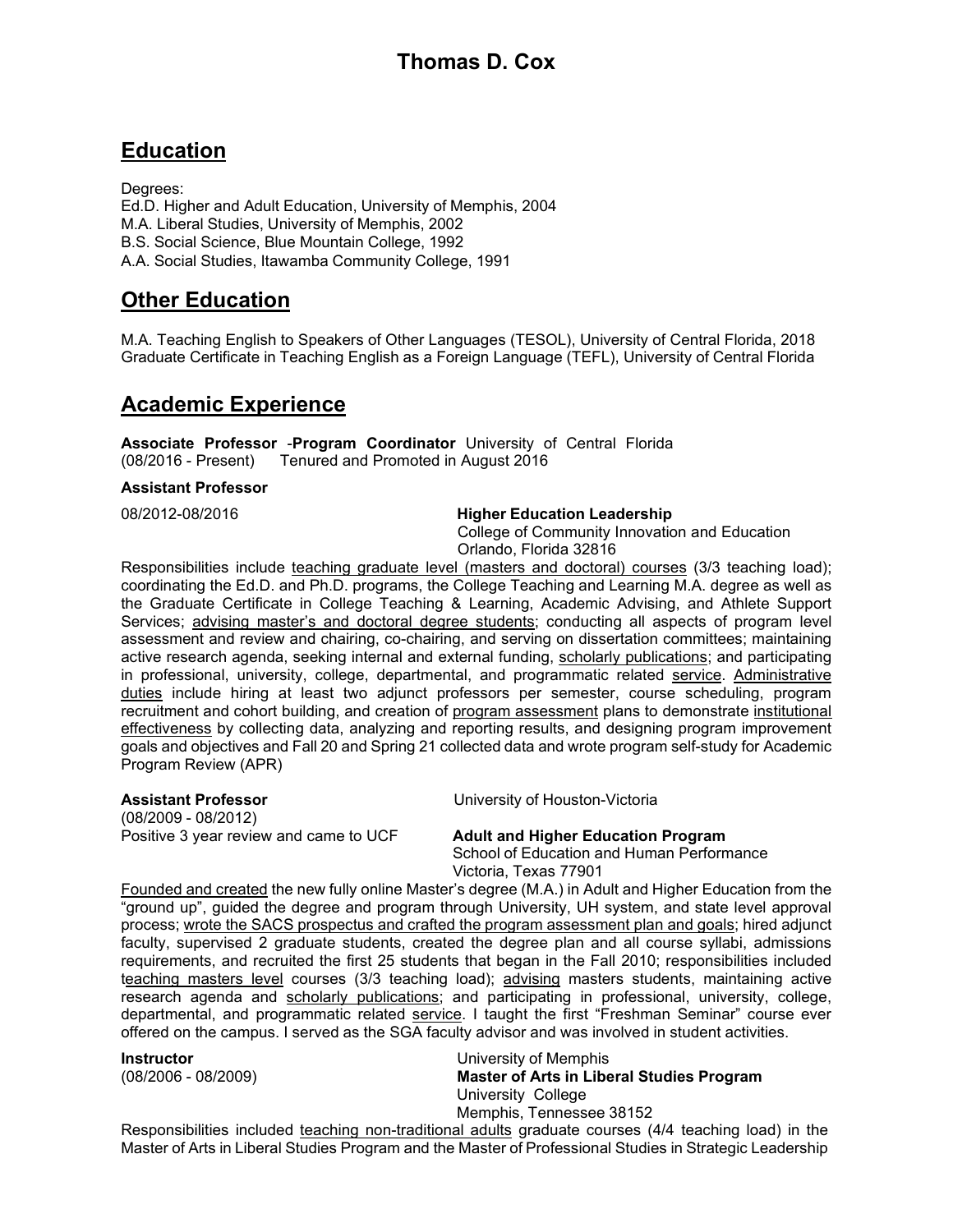Program. These courses were taught using online, hybrid, on-campus and off-campus classroom modes. Additional responsibilities include advising graduate students toward degree completion, chairing Master's theses and capstone projects, and close collaboration with other faculty and staff. Research and service were not part of this teaching role, though I participated in those areas also.

# **Professional Experience**

**Student Development Counselor University of Memphis** 

(08/2004-08/2006) Dr. Carl Chando, Director Undergraduate Academic Advising Center Memphis, Tennessee 38152

Responsibilities included coordinating departmental academic advising efforts for undecided, pre-major, developmental (underprepared) and non-degree seeking students; advising a caseload of 400 included knowledge and dissemination of information regarding general education and major course requirements as well as support services and university policies and regulations; supervision included coordinating with academic departments and counseling center staff for accuracy of information about degree requirements, graduation requirements, and curriculum changes; Serving on search committees for new advisors and supervising student workers. Additional responsibilities included teaching the first-year experience course-ACAD 1100.

**Graduate Assistant** Camerate Controllering Controllering University of Memphis<br>
University of Memphis (01/2003 - 08/2004) Dr. Patricia Murrell, Major Professor Memphis, Tennessee 38152

Responsibilities included assisting with teaching doctoral courses, conference presentations, conducting literature reviews related to higher education, learning styles, adult education, adult development, and collecting data from the Community College Student Experience Questionnaire (CCSEQ).

# **Awards**

| <b>Scholarship of Teaching &amp; Learning Award</b> University of Central Florida |                                                                                                       |
|-----------------------------------------------------------------------------------|-------------------------------------------------------------------------------------------------------|
| (April 2017)                                                                      | Orlando FL 32816                                                                                      |
| <b>Excellence in Graduate Teaching Award</b><br>(April 2016)                      | College of Education and Human Performance<br>University of Central Florida<br>Orlando, Florida 32816 |
| <b>Distance Education Advising Award</b><br>(April 2008)                          | <b>University College</b><br>University of Memphis<br>Memphis. Tennessee 38152                        |

# **National Service**

| External Reviewer (Invited) | Reviewed dossier for Dr. Jonathan Taylor, Associate Professor, for<br>Tenure at Auburn University. August 2020                  |
|-----------------------------|---------------------------------------------------------------------------------------------------------------------------------|
| External Reviewer (Invited) | Reviewed dossier for D. Cathy Cherrstrom, Assistant Professor, for<br>Promotion and Tenure - Texas State University. July 2020. |

**President** – American Association for Adult and Continuing Education. October 2020 to Present.

**President Elect** - American Association for Adult and Continuing Education. Elected June 2019 in a national election. October 2019-2020.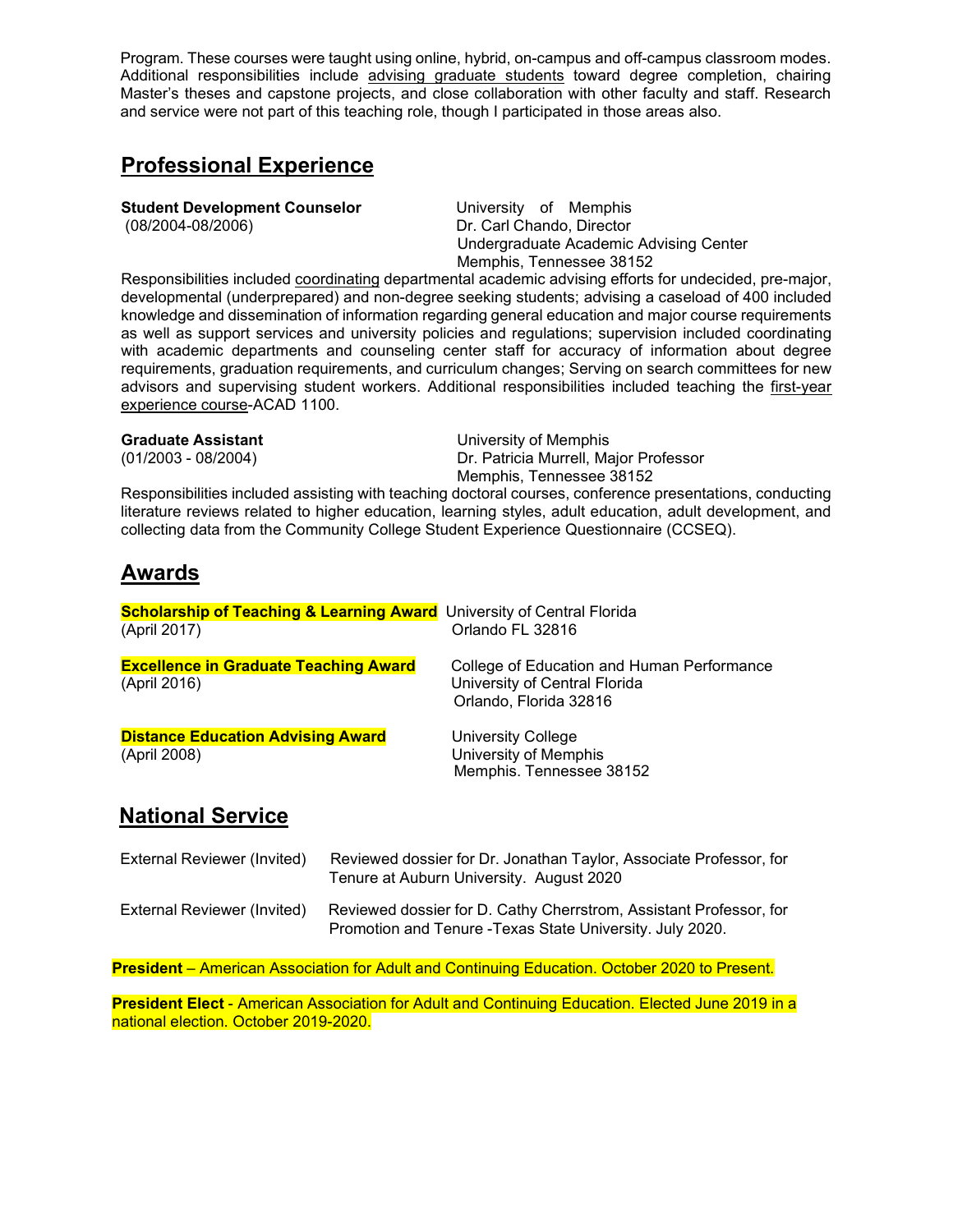## (2014-2016)

#### **President Adult Higher Education Alliance Adult Higher Education Alliance**

The Adult Higher Education Alliance (AHEA) is a national association engaged in action learning, reflection and discussion and is united by its commitment to adult students, adult education professionals, degree programs for adults, and research supporting adult higher education. The AHEA holds an annual conference, publishes conference proceedings as well as a book in our annual book series. I served a term as president-elect, two terms as president, and one term as past-president.

**Secretary/Treasurer American Association of Adult and Continuing Education** 

#### (2009-2011)

The American Association of Adult and Continuing Education (AAACE) is a national organization that seeks to provide leadership for the field of adult and continuing education by expanding opportunities for adult growth and development; unifying adult educators; fostering the development and dissemination of theory, research, information, and best practices; promoting identity and standards for the profession; and advocating relevant public policy and social change initiatives. I served as the Secretary/Treasurer for its Commission of Professors of Adult Education (CPAE) from 2009-2011. I was nominated for the Early Career award in 2010 and served on the 2010 Conference Committee and as a conference reviewer.

# **Publications**

## **National and International**

- 31. **Cox, T.** & Alcivar, D. (2021). Supporting Institutional Agents: Teaching, Advising, and Serving Students Who are Undocumented or with DACA Status. *Journal of Hispanic Higher Education*. *Revised and Resubmitted July 2021*. Impact Factor 1.6
- 30. **Cox, T.** & Raditch, J. (2021). Teaching Online and Cyberbullying: Exploring Higher Education Cyberbullying Policies in the Florida State University System. *The Journal of Effective Teaching in Higher Education. Accepted pending Revisions for August 2021.*
- 29. Becker, R., & **Cox, T.** (2021)**.** An Investigation of Comparative Hispanic Student Success in Calculus I at Four State of Florida Universities. *The Journal of the Scholarship of Teaching and Learning. Submitted and Under Review August 2020*. *"Please note: due to COVID-19, we are experiencing a longer than average delay in the review process."*
- 28. Cash, C., **Cox, T.**, & Hahs-Vaughn, D. (2021). Distance Educators Attitudes and Actions towards Inclusive Teaching Practices. *Journal of the Scholarship of Teaching and Learning*, *21*(2). <https://doi.org/10.14434/josotl.v21i2.27949>
- 27. **Cox, T**. (2020). State College Retention and Completion Incentives: Student Perceptions. *Journal of Education and Human Development*. *9*(4) 146-155.
- 26. Krsmanovic, M., Cox, T., & Johnson, J. (2020). Who Improves Most? The Differences in First-Year Students' Learning Attitudes and Behaviors Measured by College Success Factor Index. *The Journal of the Scholarship of Teaching and Learning. 20*(2) 1-14.
- 25. **Cox, T**., and Gloysten, K. (2019). The Post-Graduation Impact of Intentional Reflective Practices during Employment in a College Outdoor Program. *Journal of Education and Human Development*. *8*(3) 16-24.
- 24. **Cox, T.**, Ogle, B. **\*** & Campbell, L.O. (2019). Investigating challenges and preferred instructional strategies in STEM. *The Journal of Postsecondary Education and Disability.* 32(1) ISSN 2739- 7762 (print) 2328-3343 (online) *Acceptance Rate: 30%*
- 23. Peker, H., Regalla, M., & **Cox, T.** (2018). Teaching and learning vocabulary in context: Examining engagement in three prekindergarten French classrooms, Foreign Language Annals. *51*(2) 472- 483.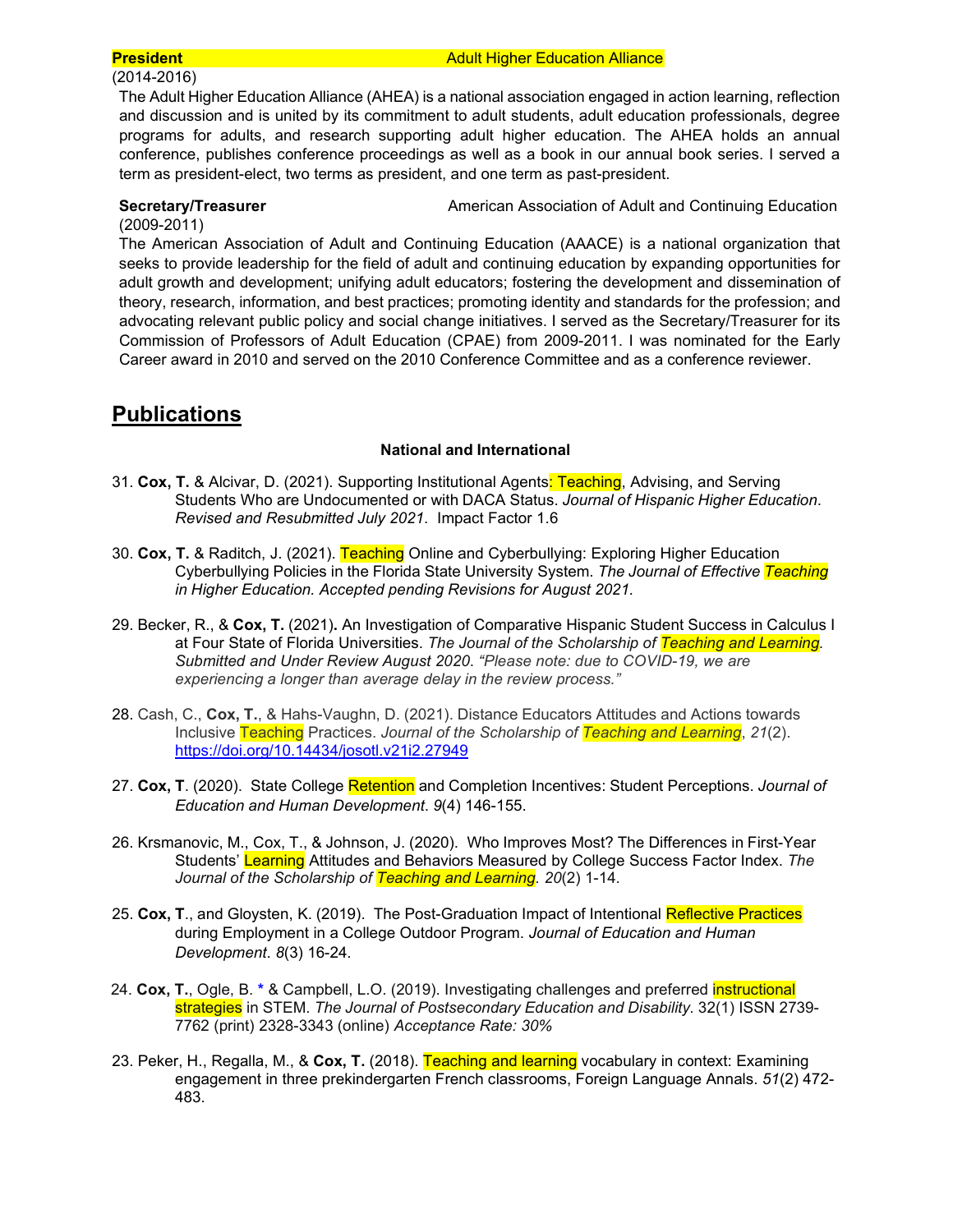- 22. Campbell, L.O., & **Cox, T.** (2018)**.** Digital video as a personalized learning assignment: A qualitative study of student authored video using the ICSDR model. *The Journal of the Scholarship of Teaching and Learning. 18*(1) 11-24*.*
- 21. **Cox, T.** & Britt, J. (2017). Community college developmental education: A correlational study of emerging modalities. *Journal of Education and Human Development*. *6*(4), 7-16.
- 20. **Cox, T.**, & Lemon, M. (2016). A Curricular Intervention for Teaching and Learning: Measurement of Gains of First-Year Student Learning. *The Journal of the Scholarship of Teaching and Learning.* 16*(3), 1-10. Acceptance Rate: 15%*
- 19. Plante, J., & **Cox, T.** (2016). Integrating interview methodology to analyze inter-institutional comparisons of **service-learning** within the Carnegie community engagement classification framework. *The Journal of Academic Administration in Higher Education. 12*(1)*, 65-72.*
- 18. Murray, L., Plante, J., & **Cox, T.** (2015). Service-Learning: Creating opportunities to expand students' worldviews. *The Journal of Learning in Higher Education*. *11*(2), 51-60.
- 17. Storey, V., & **Cox, T.** (2015). Utilizing TeachLivE™ (TLE) to build educational leadership capacity: The development and application of virtual simulations. *Journal of Education and Human Development*,*4*(2), 41-49.
- 16. **Cox, T.** (2015). Adult education philosophy: The case of self-directed learning (SDL) strategies in graduate teaching. *The Journal of Learning in Higher Education, 11*(1), 17-22.
- 15. **Cox, T.,** Plante, J. & Murray, L. (2014). Undergraduate student diversity paradigm expansion: The role of international service learning. *International Forum of Teaching and Studies Journal, 10*(1), 3-13.
- 14. **Cox, T.,** & Lacoste, D. (2014). Creating curricula: Connections to the classroom. *The International Journal of Pedagogy and Curriculum, 21*(1), 19-26.
- 13. **Cox, T.** (2013). Adult learning orientations: The case of language teachers in Peru. *International Forum of Teaching and Studies Journal, 9*(1), 3-10.
- 12. **Cox, T.** (2013). Learning styles and admission criteria as predictors of academic performance of college freshmen. *Institute of Learning Style Research Journal, 1,* 1-10.
- 11. **Cox, T.** (2011). The absent graduate student: An A-B-A single subject experiment in online discussions. *The Journal of Effective Teaching, 11*(2), 95-108*.*
- 10. **Cox, T.** (2011). Imag-i-nation vs. imag-e-nation: The question for liberal studies. *The International Journal of Learning, 18*(2), 37-44**.**
- 9. **Cox, T.** (2010). Back to the future: How adults use past experiences to create their futures*. The International Journal of Learning, 17*(6), 63-70.
- 8. **Cox, T.,** & Mayorga, M. (2010). Perceptions of differences in components of faculty development: Implications for higher education. *Journal of Academic Leadership, 8*(4).
- 7. **Cox, T.** (2008). Factors contributing to adult student persistence in a master of arts in liberal studies program. *Confluence*: *The Journal of Graduate Liberal Studies, 18*(2), 136-143.
- 6. **Cox, T.** (2008). Adult learners and foreign language acquisition: A behaviorist analysis. *The International Journal of Learning, 15*(1) 33-36.
- 5. **Cox, T.** (2008). Learning styles and students' attitudes toward the use of technology in higher and adult education courses. *Institute of Learning Style Research Journal, 2,* 1-13.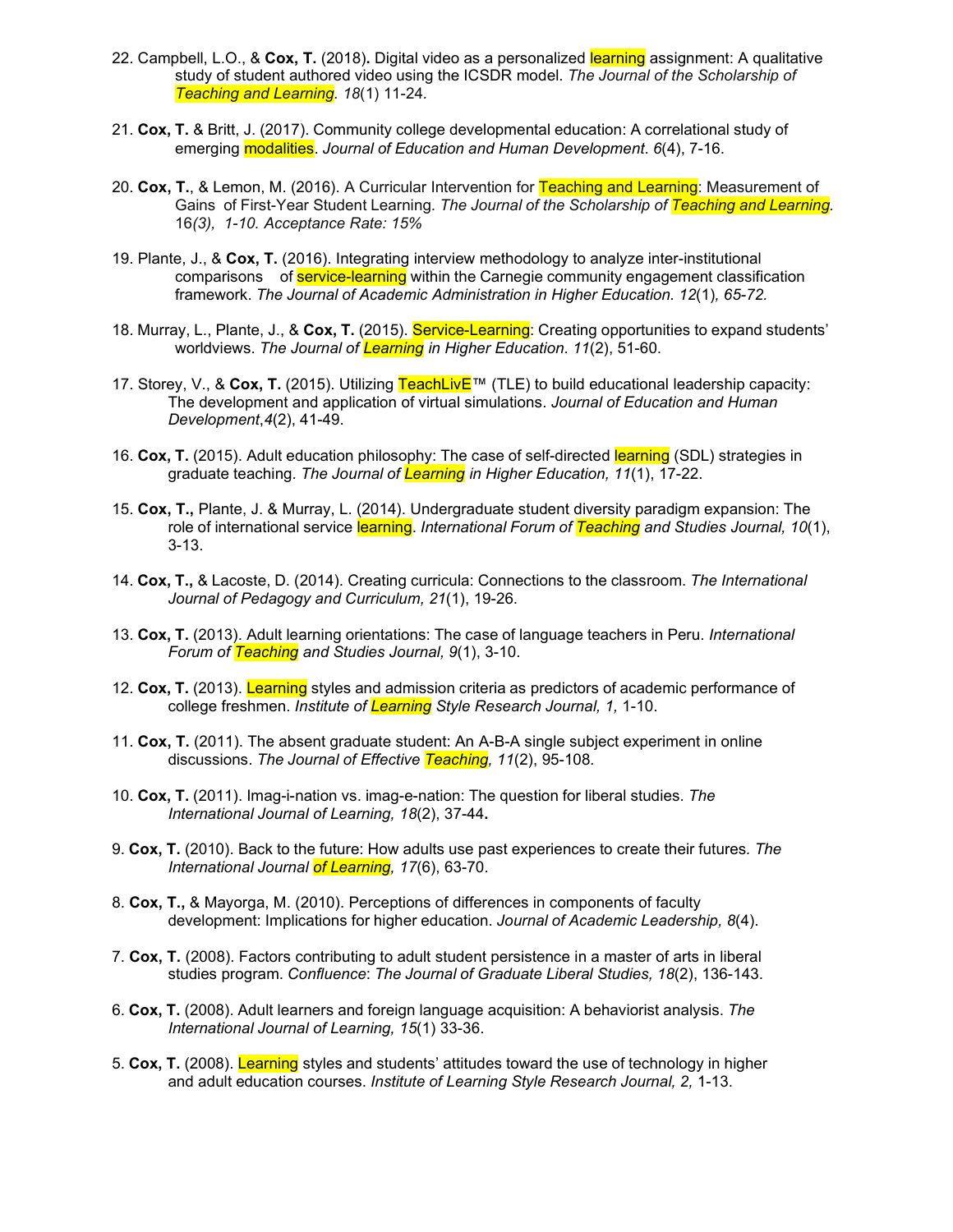#### **State**

- 4. Brooks, C., Mullins, B., & **Cox T**. (2010). Transforming communities through continuing education: Court and clergy partnerships. *PAACE Journal of Lifelong Learning, 19,* 55-64.
- 3. **Cox, T.** (2009). Teacher voice used to transform the developing adult in an online course. *Perspectives: The New York Journal of Adult Learning, 7*(2), 36-43.
- 2. **Cox, T.** (2008). Digging deeper into followership in the adult classroom. *Perspectives: The New York Journal of Adult Learning, 6*(1), 43-47.
- 1. **Cox, T.** (2007). Andragogy inside out and outside in: When to know what and what to know when. *Perspectives: The New York Journal of Adult Learning, 5*(2), 7-18.

#### **Books**

- **Cox, T. (**Ed). (2014). *Case studies for the new professor: Surviving the jungle of the academy*. Charlotte, NC: Information Age Publishing.
- King, K. P. & **Cox, T.** (Eds.) (2011). *The professor's guide to taming technology: Leveraging digital media, web 2.0, and more for learning*. Charlotte, NC: Information Age Publishing.

#### **Book Chapters**

- Plante, J.D. & **Cox, T.** (2018). Integrating case study methodology to analyze intra- and inter-institutional comparisons of service-learning within the Carnegie Community Engagement Classification Framework. In V.C.X. Wang (Ed.), *Encyclopedia of Positive Scholarship for Global K-20 Education* (pp. 113-130). Hershey, PA: IGI Global.
- Plante. J., Murray, L. & **Cox, T.** (2017). More lessons without borders: A qualitative study of international service-learning. *Encyclopedia of Strategic Leadership and Management*. Hershey, PA: IGI Global, Vol 3 p. 1412-1429.
- Truitt, J., Plante, J., **Cox, T**., & Robinson, S. (2017). Strategic leadership: Developing 21st century citizens who invest their time, talent, and treasure in service to others. *Encyclopedia of Strategic Leadership and Management*. Hershey, PA: IGI Global, Vol 3 p.1640-1657.
- **Cox, T.** & Lobeto, F. (2014). The graduate student advocate. In Cox, T. (Ed.), *Case studies for the new professor: Surviving the jungle of the academy* (pp.49-52). Charlotte, NC: Information Age Publishing.
- **Cox, T.** (2014). The clueless leader. In Cox, T. (Ed.), *Case studies for the new professor: Surviving the jungle of the academy* (pp. 17-19). Charlotte, NC: Information Age Publishing.
- **Cox, T.** (2014). Preparing for life in the academy. In Cox, T. (Ed.), *Case studies for the new professor: Surviving the jungle of the academy* (pp.1-6). Charlotte, NC: Information Age Publishing.
- **Cox, T.** & King, K. (2011). Using digital media in higher education: An adult learning perspective. In King& Cox, (Eds.), *The professor's guide to taming technology: Leveraging digital media, web 2.0, and more for learning* (pp.3-14), Charlotte, NC: Information Age Publishing.
- King, K., & **Cox, T.** (2011). Video development and instructional use: Simple and powerful options. In King & Cox, (Eds.), *The professor's guide to taming technology: Leveraging digital media, web 2.0, and more for learning* (pp. 67-88)*.* Charlotte, NC: Information Age Publishing.
- **Cox, T.** & Williams, A. (2011). Virtual office hours. In King & Cox, (Eds.), *The professor's guide to taming technology: Leveraging digital media, web 2.0, and more for learning, (pp.135-150). Charlotte,* NC: Information Age Publishing.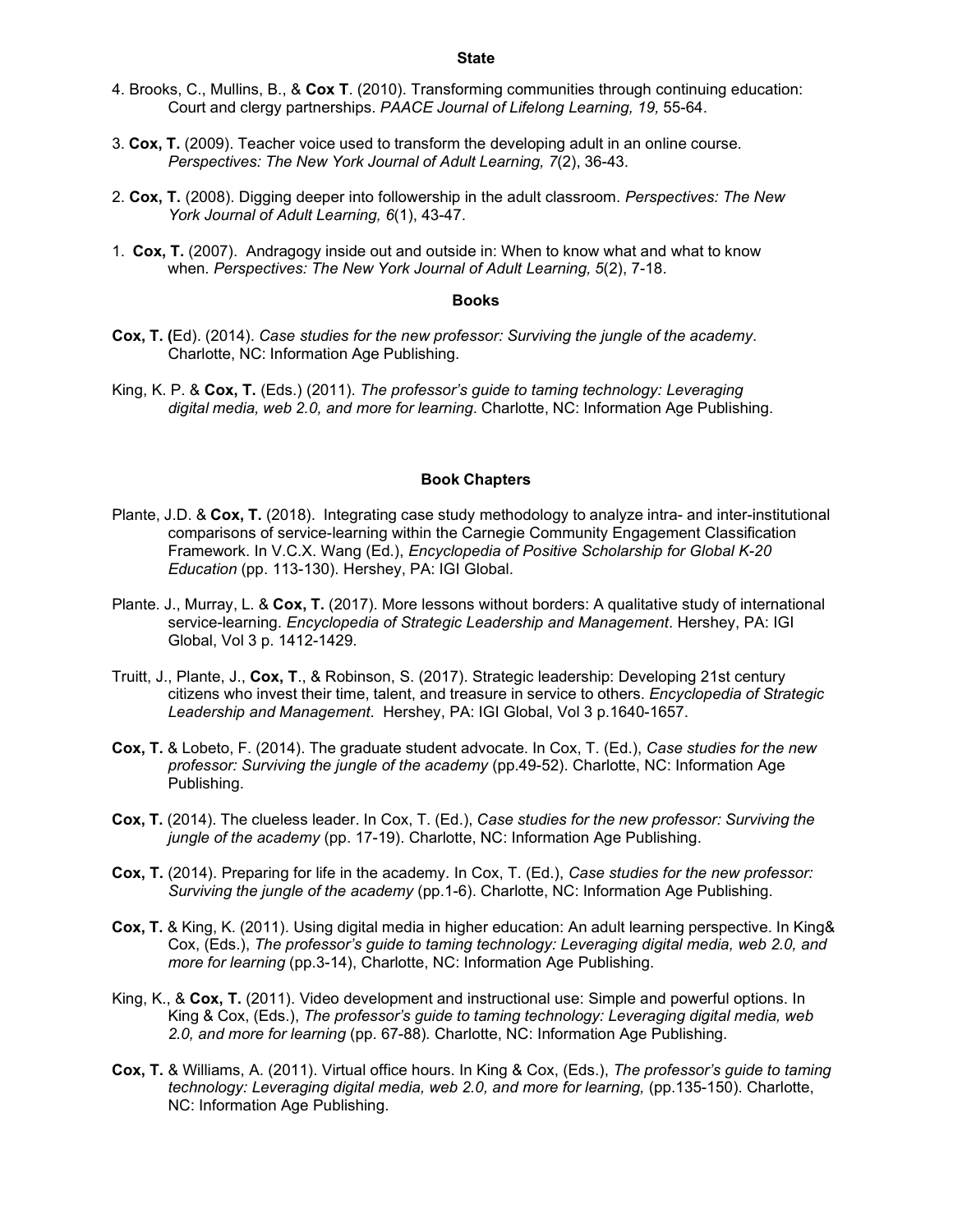- King, K. & **Cox, T.** (2011). Action steps for continued faculty success in taming technology. In King & Cox, (Eds.), *The professor's guide to taming technology: Leveraging digital media, web 2.0, and more for learning,* (pp.261-270). Charlotte, NC: Information Age Publishing.
- **Cox, T.** (2010). Self-directed learning and management development. In S. Schmidt (Ed.), *Case studies and activities in adult education and human resource development* (pp.138-139)*.* Charlotte, NC: Information Age Publishing.

#### **Peer Reviewed Conference Proceedings**

- Krsmanovic, M., *Cox, T.,* & Johnson, J. (August, 2019). Who Improves Most? The Differences in First-Year Students' Learning Gains as Measured by the College Success Factor Index. Published from a paper presented at the *Conference on Student Transitions and Retention* in Melbourne Australia.
- Modupe, S., Shalander, S., and **Cox, T.** (March, 2018). Connecting the challenges faced by foreign-born students in higher education. Published from a paper presented at *the Adult Higher Education Alliance* annual conference in Orlando Florida.
- **Cox, T.** (March, 2014). The professional doctorate: A paradigm shift in the definition of research. I*nternational Conference on the Professional Doctorate (ICPD)*. Published from a paper presented in Wales, United Kingdom.
- Aliki, N., Chlup, D., Redmon-Wright, R., Coryell, J., Ramdeholl, D., & **Cox, T.** (June, 2012) Who are we becoming? A critical, communicative, reflective, transformative, time inquiry into the coming-tobe- of adult education in the early 21st century. In *Adult Education Research Conference* Proceedings (pp. 412-419). Saratoga Springs New York.

#### **Non-Refereed Publications**

- **Cox, T.,** & Campbell, L.O. (2015, September 8). [Review of the book *Redesigning America's Community Colleges: A Clearer Path to Student Success*]. *Teacher's College Record*. [http://www.tcrecord.org](http://www.tcrecord.org/) ID Number: 18096 \*\*Invited Review\*\*
- **Cox, T.** (2007). Transformational learning and the AAACE conference*. Adult Learning Quarterly.* 17(1) p.18*.*
- **Cox, T.** (2008). Human Frailty. [Review of the book *The Politics of Human Frailty: A Theological Defense of Political Liberalism*. Notre Dame, IN: University of Notre Dame Press.] *The Journal of Interdisciplinary Studies,* 20(1) 204-205.

#### **Dissertation**

**Cox, T.** (2004). Learning styles and student attitudes toward the use of technology in adult and higher education courses. (Doctoral dissertation, The University of Memphis, 2004). *Dissertation Abstracts International,* 65, 4124. (UMI No. 3153936)

# **Presentations**

### **National and International**

Krsmanovic, M., **Cox, T**., & Johnson, J. (2019, July). Who Improves Most? The Differences in First-Year Students' Learning Gains as Measured by the College Success Factor Index. A paper presented at the Conference on Student Transition and Retention in Melbourne, Australia.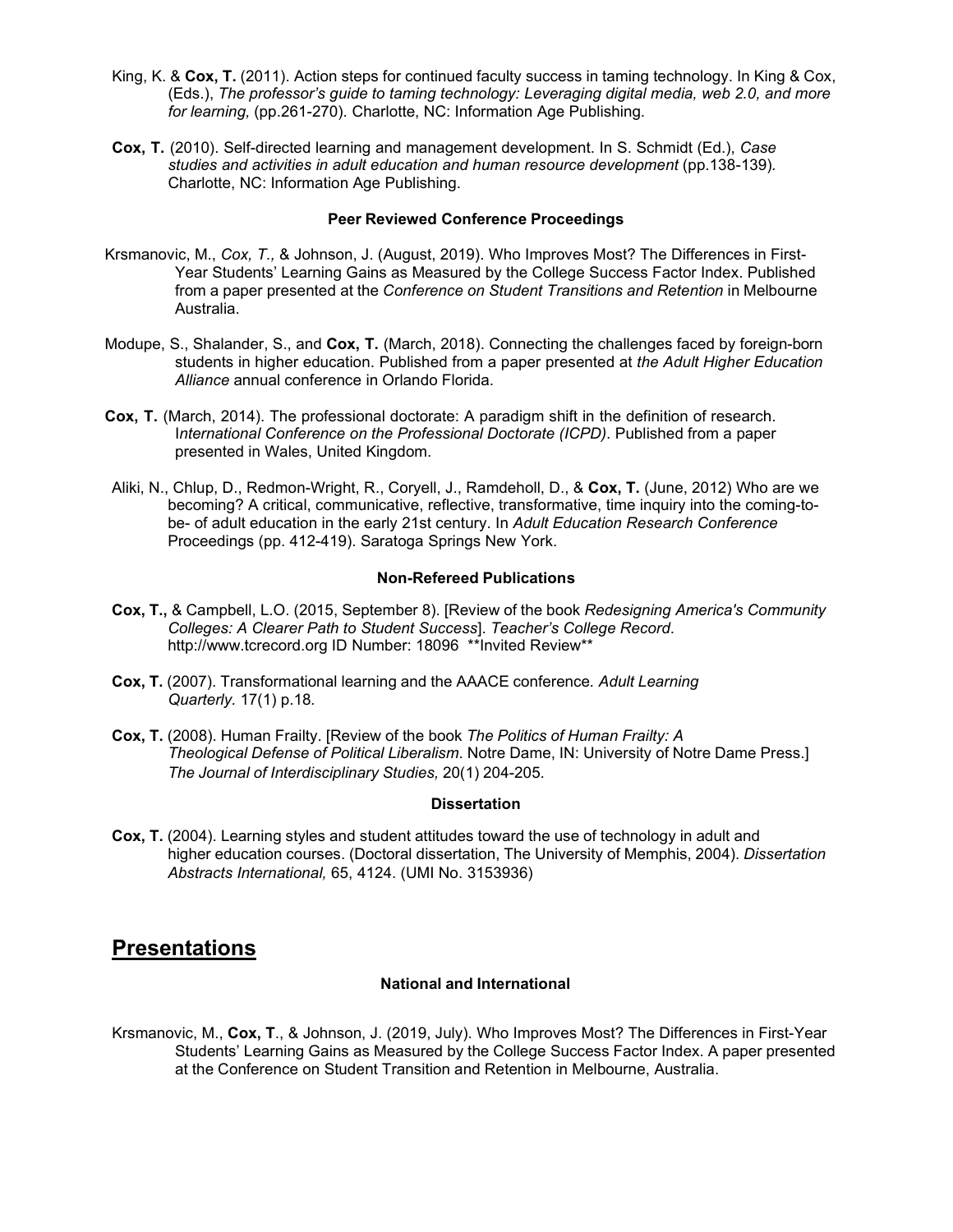- **Cox, T.** (2018, June). Improving Instructional Strategies in Higher Education for Students with a Learning Disability by Cox, Ogle and Campbell. A paper presented at the 20th International Conference on Higher Education held in Paris, France.
- Modupe, S., Shalander, S., and **Cox, T.** (2018, March). Connecting the challenges faced by foreign-born students in higher education. A paper presented at the Adult Higher Education Alliance annual conference in Orlando Florida.
- **Cox, T.** (2018, March). *Advising professional doctoral candidates toward a successful research paradigm: A strategy for faculty supervisors.* A paper presented at the UK Council of Graduate Education Annual Conference in London England.
- **Cox, T.** (2017, March). Adult Learning Strategies Applied to Doctoral Supervision. A paper presented at the International Conference of Doctoral Education in Orlando, FL.
- **Cox, T.** (2016, March). *Doctoral advising and faculty effectiveness.* A poster presented at the 5th International Conference on the Professional Doctoral Education (ICPDE) in Belfast, Ireland.
- **Cox, T.,** & Prasuhn, P. (2015, March). *The developmental stages of academic and professional conference attendance: A model for engagement.* A Paper presented at the Annual Conference of Association of Non-Traditional Students in Higher Education (ANTSHE).
- **Cox, T. (**2015, March). *Perceptions of faculty effectiveness in doctoral candidate's dissertation topic choice: Practical strategy vs. theoretical approach.* A paper presented at the 4<sup>th</sup> International Conference of Doctoral Education (ICDE) in Orlando, FL.
- **Cox, T.** (2014, November). *Adult education philosophy: The case of self-directed learning (SDL) strategies in graduate teaching.* A paper presented at the American Association of Adult and Continuing Education Conference (AAACE) in Charleston, SC.
- **Cox, T.** (2014, April). *The professional doctorate: A paradigm shift in the definition of research*. A paper presented at the 4th International Conference on Professional Doctorates in Wales, U.K.
- ${\sf Cox},$  **T.** (2014, July). *Creating Curricula: Connections to the Classroom.* A paper presented at the 21  $^{\rm st}$ International Conference on Learning in New York, NY.
- Murray, L., Plante, J., & **Cox, T**. (2014, March). *Lessons without borders: The impact of international service-learning on a student's worldview.* A paper presented at the 2014 National Association of Student Personnel Administrators conference in Baltimore, MD.
- Robinson, M.G., & **Cox, T.** (2013, October). *Discussing what works: Strategies for senior-year* experiences. A roundtable discussion held during the 20<sup>th</sup> National Conference on Students in *Transition in Atlanta, GA.*
- **Cox, T.** (2013, March). *Examining college bound students' e-expectations of university websites.* A paper presented at the 2013 Information Fluency Conference at the University of Central Florida in Orlando, FL.
- **Cox, T.** (February, 2013). *Traditional and online classrooms: Are the lines becoming blurred?* A paper presented at the Globalization, Information, Policy & Knowledge International Conference at the University of Central Florida in Orlando, FL.
- *st* **Cox, T.** (2012, May). *What is the 21 century discipline of adult education?* A paper presented as part of a symposium at the 2012 Adult Education Research Conference in Saratoga Springs, NY.
- **Cox, T.** (2011, October). *Adult learning and the benefits of attending a professional conference.* A paper presented at the American Association of Adult and Continuing Education (AAACE) annual conference in Indianapolis, IN.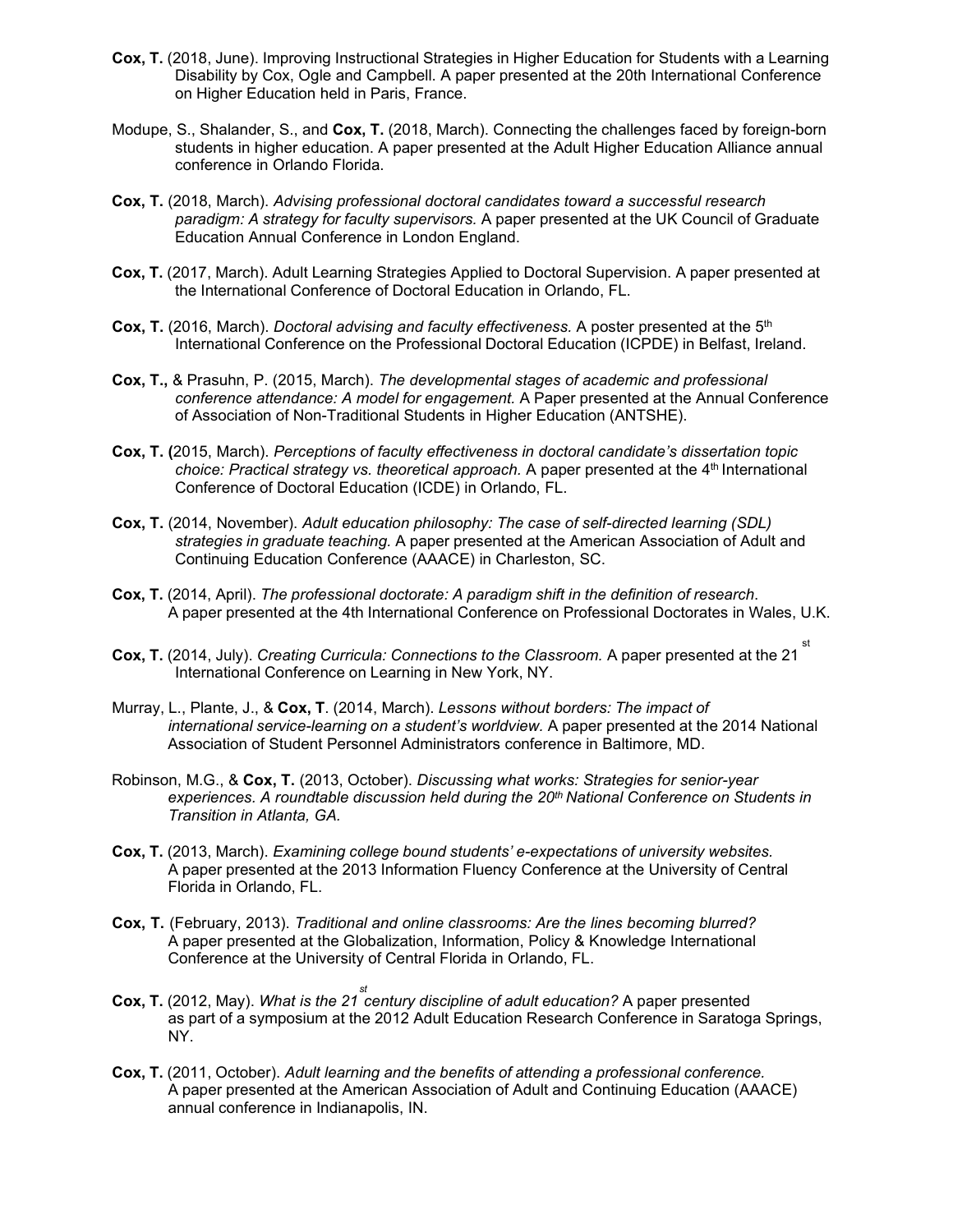- **Cox, T.** (2011, January). *The Holocaust and higher education: Inclusion and other issues of teaching sensitive topics.* A paper presented at the World University Forum in Hong-Kong, China.
- **Cox, T.** (2010, June). *The idea of a university: From John Henry Newman to the multiversity and beyond*. A paper presented at the annual Symposium of Interdisciplinary Studies in Pasadena, CA.
- **Cox, T.** (2010, May). *Locating the absent graduate student: An A-B-A- experiment in online discussions*. A paper presented at the United States Distance Learning Association (USDLA) annual conference in St. Louis, MO.
- **Cox, T.** (2009, November). *Teacher voice used to transform the adult learner*. A paper presented at the American Association of Adult and Continuing Education (AAACE) annual conference in Cleveland, OH.
- **Cox, T.** (2009, October). *Imag-i-nation vs. imag-e-nation: The question for liberal studies*. A paper presented at the American Association of Graduate Liberal Studies (AGLSP) Conference in Orlando, FL.
- **Cox, T.** (2008, November). *Back to the future: How adults create the future from the experiences of the past.* A paper presented at the American Association of Adult and Continuing Education (AAACE) Conference in Denver, CO.
- **Cox, T.** (2008, June). *Adult learners and foreign language acquisition: A behaviorist analysis*. A paper presented at The International Learning Conference in Chicago, IL.
- **Cox, T.** (2007, November*). Andragogy inside out and outside in: When to know what and what to know when.* A paper presented at the American Association of Adult and Continuing Education (AAACE) Conference in Norfolk, VA.
- **Cox, T.** (2003, November). *Recognizing learning styles and teaching to all students*. A paper Presented at the 2003 Kappa Delta Pi International Education Honor Society Biennial Convocation in St. Louis, MO.

#### **Invited Workshops and Keynotes**

- **Cox, T.** (2010, August). *Self-reflection and its role in improving teaching* and *From pedagogy to andragogy: Do I teach adults or children?* Conducted a two-day faculty development workshop for Wharton County Junior College in Wharton, TX.
- **Cox, T.** (2009, April). Keynote Speaker. *Converting adult development theory to practice in a service profession.* The annual conference of the Tennessee Association of Dental Hygienists in Memphis, TN.
- **Cox, T.** (2008, August). Keynote Speaker. *Assessment of adult learners and creating an adult learner centered syllabus.* The University of Tennessee College of Allied Health annual faculty retreat in Memphis, TN.

# **Grant Funding Activities**

#### **Federal**

Nnadi, F., & **Cox, T.** (2015*). (Co-Principle Investigator) Research Initiation to Understanding Adult Learners' Experiences in Undergraduate Engineering Education* **(UCF Internal Research ID 1058793)**. National Science Foundation \$146,803. This is a collaboration between College of Engineering and College of Education & Human Performance. The goal of the proposed study is to use qualitative methods to investigate how an adult learner's stage of development will influence their ability to manage their multiple roles. It will also investigate how the level of role management will influence their ability to become actively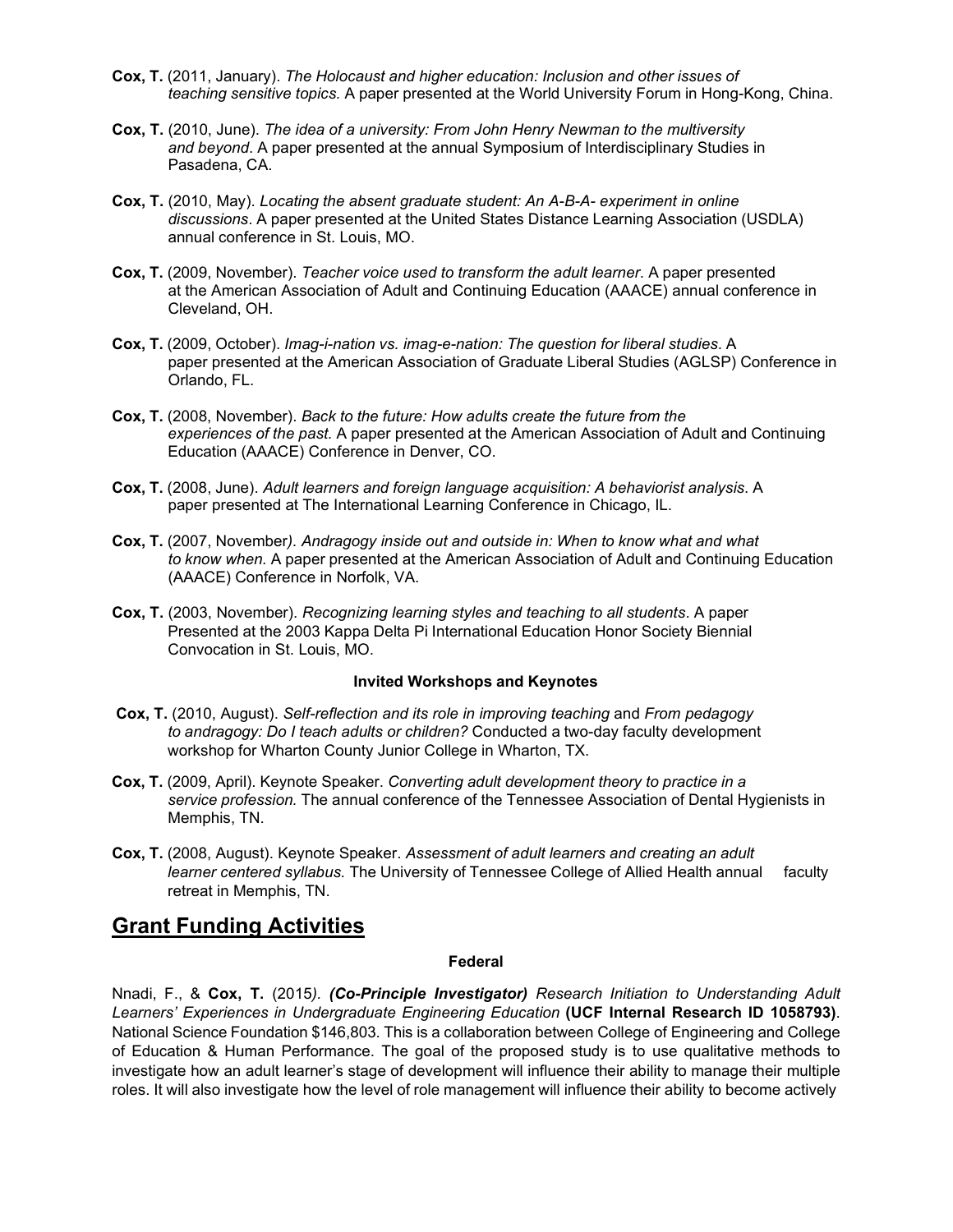engaged in formal and informal processes and value systems, which is required to grow and sustain in engineering profession. (External Funding: Under Review)

**Cox, T.** (2013). *(Principle Investigator) Adult education approaches to HIV/AIDS education.* **(UCF Internal Research ID 1056952).** National Institute of Health The purpose of this funding request is to investigate the need to incorporate adult education pedagogies into HIV/AIDS education. The National Institute of Health (NIH 03) PA-12-294 Drug Abuse Aspects of HIV/AIDS. \$100,000 (External Funding: Not Funded).

## **University (In-House)**

**Cox, T.** (2016). *(Principal Investigator)* Tony Jennings Exceptional Education Institute (TJEEI) Grant Funding Program. *An exploration of service-learning experiences for the exceptional learner in the university setting*. The purpose of this project was to create opportunities for university students who are identified as exceptional learners or with disabilities to engage in service learning. This focus on communitybased learning activities by exceptional learners not only challenges the existing paradigm by examining and reporting the experiences of these unique participants, but also begins to bridge the obvious gap in research on the exceptional learner and community-based learning within the context of higher education settings. \$5000 (Internal Funding: Funded).

Botts, G., Cintron, R., **Cox, T.** & Owens, T. (2014). *(Collaborator) Increasing Research Fluency for SLS faculty*. The Strategies for Student Success (SLS 1501) course, a partnership between Student Development and Enrollment Services (SDES) and the Higher Education and Policy Studies (HEPS), has undergone an extensive course redesign aimed at orienting students to a research-based university and familiarizing students to the academic rigors and expectations of college level work. A critical component of the course redesign has been becoming anchored in strategies proven to lead to student success. This project will provide professional development and training for faculty with clear outcomes so that SLS faculty can more successfully communicate the skills required to proficiently engage in the program's researchoriented textbook. University of Central Florida Office of Information Fluency. \$3000 (Internal Funding: Funded).

## **Community Service**

**Cox, T.** (April 2008) "Reading is Fun" Grant-Kappa Delta Pi-Education Honor Society. Somerville Elementary School. Secured to purchase age appropriate books for classrooms and the library. \$500 (Funded).

**Cox, T.** (April 2007) "Reading is Fun" Grant-Kappa Delta Pi-Education Honor Society. Memphis BioWorks Foundation School. Secured to purchase age appropriate books for classrooms and the library. \$500 (Funded).

# **Editorial Activities**

## **Editor and Editorial Board**

| 2020-September | Manuscript Review - Facilitated Learning Spaces for Intentional Belonging in<br>Post-Secondary Education - Bridging the Chasm Dividing Education and<br>Community- Journal of Transformative Learning           |
|----------------|-----------------------------------------------------------------------------------------------------------------------------------------------------------------------------------------------------------------|
| 2020-October   | Manuscript Review - A Framework for Evaluating Distance Learning of<br>Environmental Science in Higher Education using Multi-Criteria Group Decision<br>Making. Journal of Applied Research in Higher Education |
| 2020-March     | Manuscript Review "Why are Academics of Science More Productive Than<br>Those of Social Science? Evidence from Indonesia." Journal of Applied<br>Research in Higher Education                                   |
| 2018-November  | Reviewed article "In-service and Pre-Service Teachers' Perceptions of<br>Transformation and Observed Classroom Teaching Practices to Become                                                                     |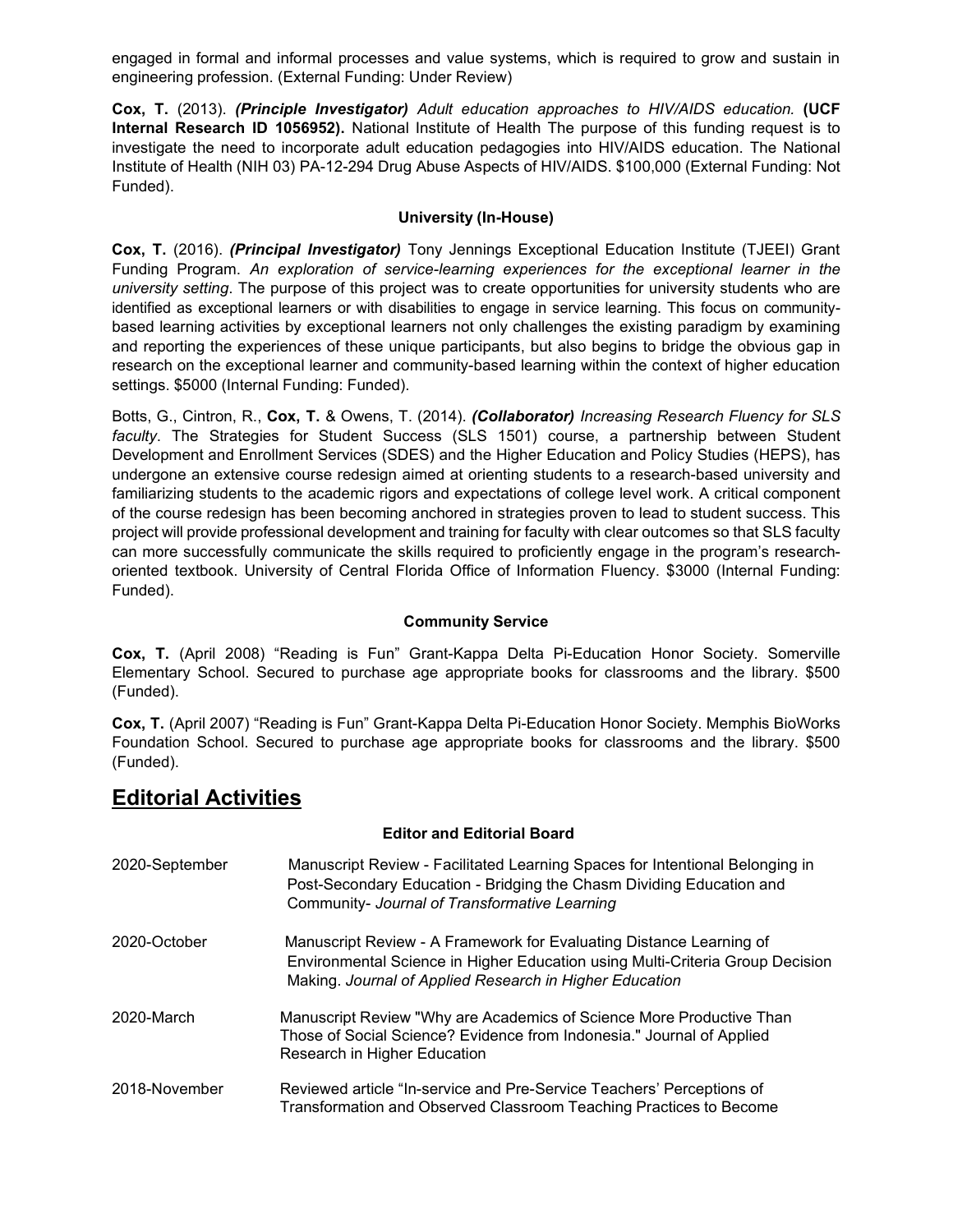|                | Linguistically and Culturally Responsive Content Teachers: Quality Teachers for<br>English Learners" Journal of Transformative Learning.                   |
|----------------|------------------------------------------------------------------------------------------------------------------------------------------------------------|
| 2018- June     | Reviewed article ""Facilitating motivation for self-directed learning through<br>appreciating modes of learning" for Adult Learning.                       |
| 2014 - Present | Editorial Board Member, Adult Learning. A publication of the American<br>Association of Adult and Continuing Education (AAACE).                            |
| 2014           | Associate Editor, The International Journal of Humanities Education                                                                                        |
| 2014           | Associate Editor, The International Journal of Pedagogy and Curriculum (21) 1.                                                                             |
| 2014 - Present | Editorial Board Member, Building Sustainable Futures for Adult Learners.<br>Annual book series of the Adult Higher Education Alliance (AHEA).              |
| 2013           | Editorial Board Member, Developing and Sustaining Adult Learners<br>Annual Book Series of the Adult Higher Education Alliance (AHEA).                      |
| 2013 - Present | Editorial Board Member, Academic Leadership Journal in Student Research                                                                                    |
| 2012 - Present | Editorial Review Board of the International Forum of Teaching and Studies<br>Journal                                                                       |
| 2012           | Editorial Board Member, 21 <sup>st</sup> Century Adult Learning in our Complex World.<br>Annual book series of the Adult Higher Education Alliance (AHEA). |
| 2012           | Associate Editor, Volume 18, The International Journal of Learning.                                                                                        |
| 2011 - Present | Submission Review Board, Administrative Issues Journal                                                                                                     |
| 2009           | Editorial Board Member, New York Journal of Adult Learning                                                                                                 |
| 2008 - Present | Editorial Board Member, Learning Styles Research Journal                                                                                                   |
| 2007           | <b>Associate Editor, Volume 15, The International Journal of Learning</b>                                                                                  |
|                | <b>Invited and Guest Reviews</b>                                                                                                                           |
| 2014-Present   | Reviewed three manuscripts for Adult Learning.                                                                                                             |
| 2014           | Proposal Reviewer for 2014 American Educational Research Association (AREA)                                                                                |
| 2013-Present   | Review manuscripts for Journal of Service Learning in Higher Education                                                                                     |
| 2013           | Invited to review Success in College: Doing What works! A textbook by Cengage<br>publishing.                                                               |
| 2011           | Reviewed manuscripts for The Internet and Higher Education                                                                                                 |
| 2010           | Proposal reviewer for the 2011 American Association of Adult and Continuing<br>Education (AAACE) Conference                                                |
| 2010           | Reviewed manuscripts for Administrative Issues Journal: Education Practice and<br>Research                                                                 |
| 2006-Present   | Review manuscripts for New Horizons in Adult Education and Human<br>Resource Development.                                                                  |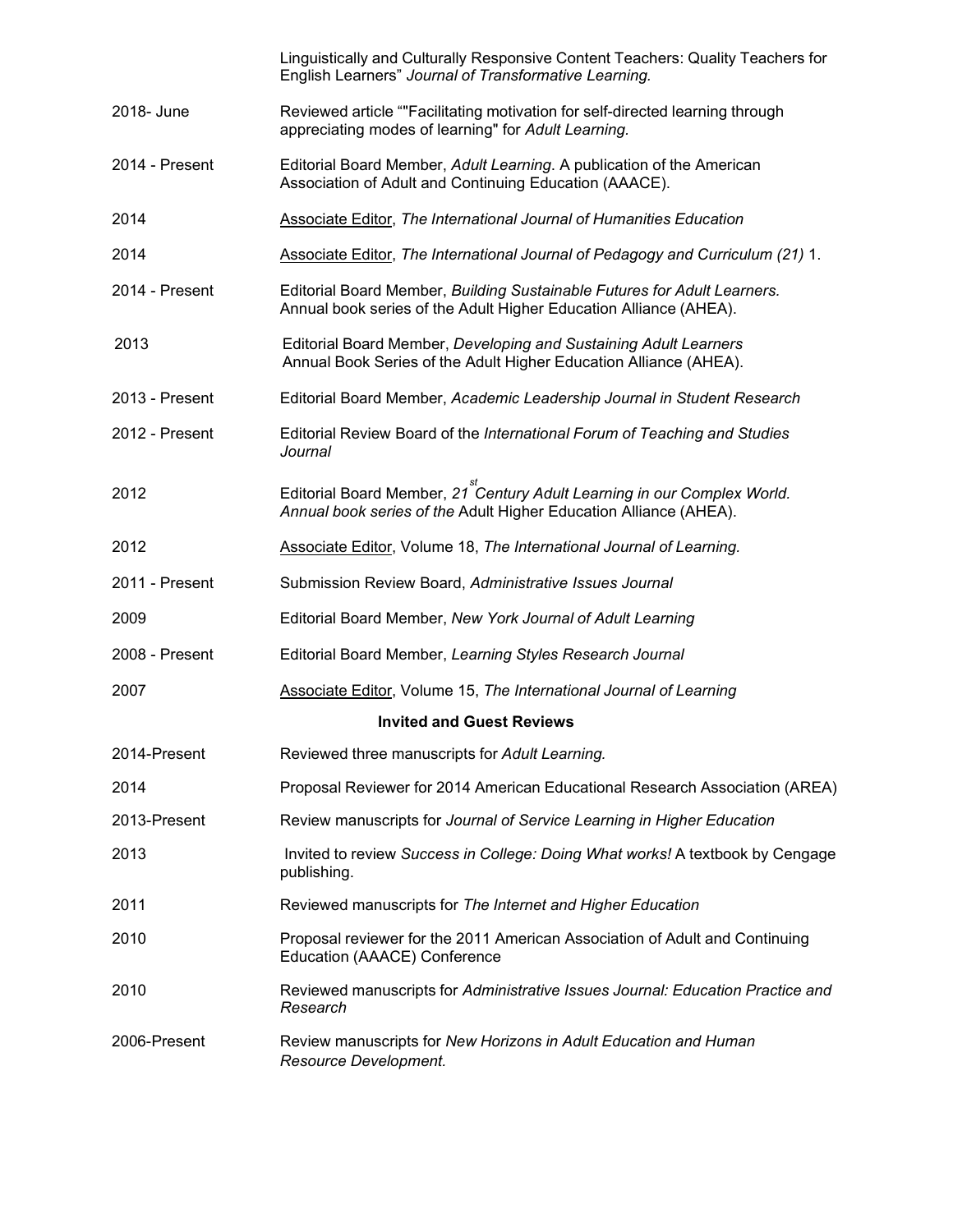# **Teaching Experience**

#### **University of Central Florida Dissertation Activity**

#### **Chair (30)**

Cooke, B. *An Investigation of Entry-Level Leadership Identity Development in Residence Life* Chair: Dr. Thomas Cox Defended: July 2021

Esquenazi, C. *An Exploration of Campus-Wide Pauses of Fraternity and Sorority Communities: Utilizing a Four Frame Approach* Chair: Dr. Thomas Cox Defended: July 2021

Seawright, L. *Exploring the Intersection of Spiritual and Sexual Orientation Identity Development in LGBT Undergraduate Graduates of Faith-Based Institutions* Chair: Dr. Thomas Cox Defended: Fall 2020

Lane, C. *Online Education Implementation Processes and The Preparedness of Mid-level Enrollment Management Practitioners to Develop Quality Services for Fully Online Students* Chair: Dr. Thomas Cox Defended: Fall 2020

Heller, M. *Podcasts as Informal Learning Tools: Graduate Students' Experiences with Podcasts as Self-Directed Learning* Chair: Dr. Thomas Cox Defended: Fall 2020

Bonne, J. *Investigating How First Year College Students Use Smartphones to Receive Parental Support* Chair; Dr. Thomas Cox Defended: Fall 2020

Withington, A. *Aspirational Ethos: An Exploration of Self-Efficacy and Motivation of First-Generation Students Who Pursue the Master's Degree* Chair: Dr. Thomas Cox Defended; Summer 2020

Schoenfeld, A. *An Investigation of Post-Secondary Education Programs: Students with Intellectual Disabilities* Chair: Dr. Thomas Cox Defended: Summer 2020

Robinson, N. *Student Affairs Fundraising: A Comparative Case Study of Two Programs at Public Research Universities* Chair: Dr. Thomas Cox Defended; Summer 2020

Pabian, P. *The Impact of an Inter-Professional Education Curriculum on the Clinical Practice of Physical Therapy Doctoral Students* Chair: Dr. Thomas Cox Defended: Summer 2020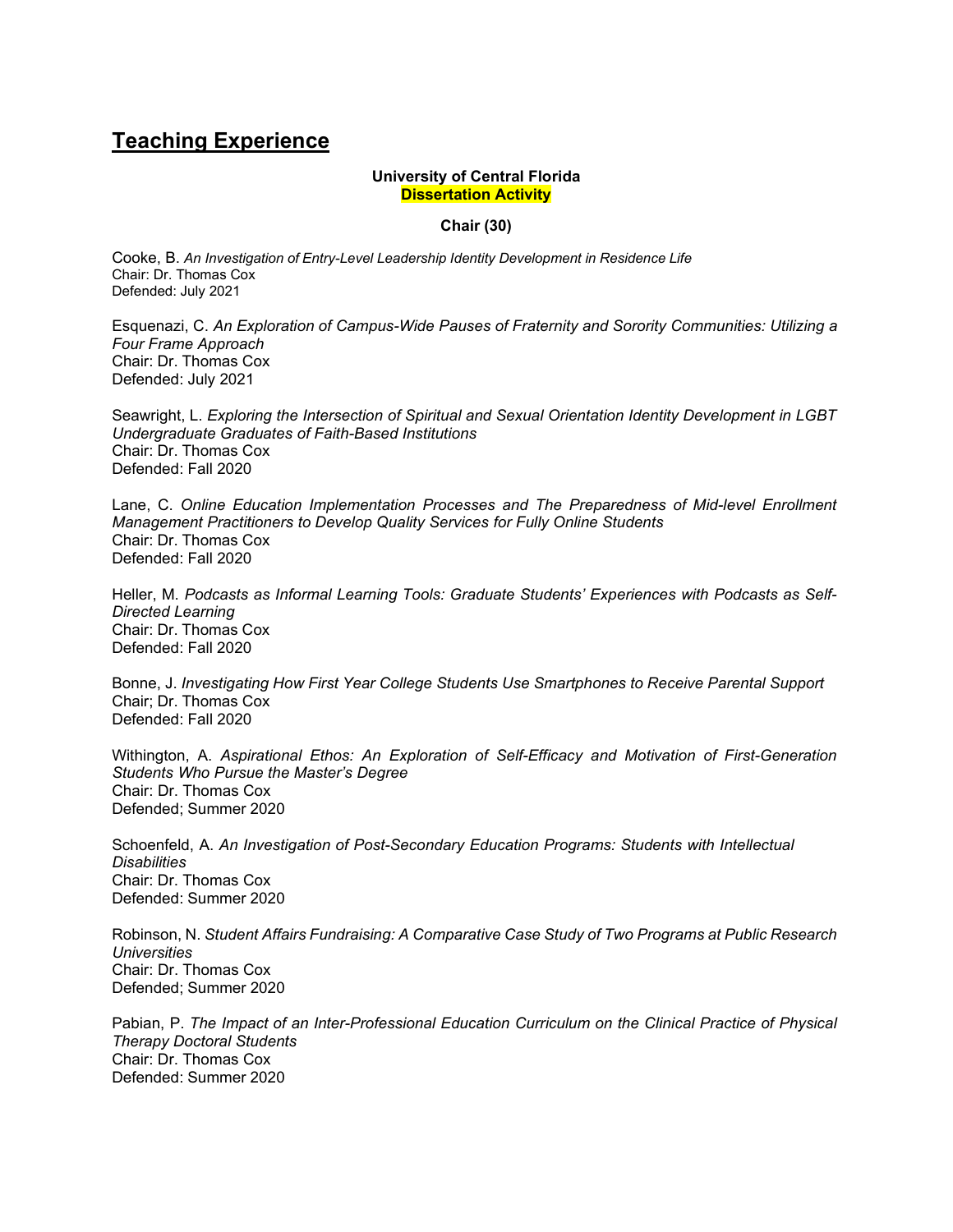Noboa, L. *The Transition Through Higher Education: AN Exploration of Challenges, Barriers, and Support Services for Student-Athletes* Chair: Dr. Thomas Cox Defended: Summer 2020

Hartkopf, S. *Exploring Influences on Black Student Study Abroad Participation* Chair: Dr. Thomas Cox Defended: Summer 2020

Alcivar, D. *AN Exploration of Interactions Between Institutional Agents in College Students Who are Undocumented in the United States.* Chair: Dr. Thomas Cox Defended: Summer 2020

Huston, J. *An Exploration of Evolving Faculty Instructional Beliefs and Practices Viewed Through The Lens of Transformative Learning* Chair: Dr. Thomas Cox Defended: Spring 2020

Garib, V. *Using High Impact Practice Characteristics and Career Readiness Competencies to Examine A College Work Experience Program.* Chair: Dr. Thomas Cox Defended: Spring 2020

Becker, R. *A Comprehensive Investigation of Hispanic Student Success in gateway STEM Courses at Five State of Florida Institutions.* Chair: Dr. Thomas Cox Defended: Spring 2020

Raditch, J. *Teaching Online and CyberBullying: Evaluation of Higher Education Bullying Policies in the State of Florida* Chair: Dr. Thomas Cox Defended Fall 2019

Krsmanovic, M. *The Stories of Transition: A Qualitative Exploration of International Undergraduate Students' Academic Experiences in First-Year Seminar Courses in the United States* Chair: Dr. Thomas Cox Defended: Summer 2019

Pina, M. *Engineering Student Internships and their Contribution to the Development of Self-Efficacy.* Chair: Dr. Thomas Cox Posthumous Degree Awarded Spring 2019

Cash, C. . *Universal Design for Learning within Online Course Environments: Measuring the Differences in Preparation, Motivation, and Training Preferences between Full-Time and Part-Time Faculty* Chair: Dr. Thomas Cox Defended: Fall 2018

Ogle, B. *An Investigation of Effective Teaching Strategies in Science fields.* Chair; Dr. Thomas Cox Defended: Summer 2017

Roberts, S. *Understanding the Developmental Stages of Adult Learners Pursuing a STEM Degree, and the Relationship to Faculty Mentoring at Four-Year Public Institutions of Higher Education.* Chair: Dr. Thomas Cox Defended: Spring 2017

Armstrong, T. Chair: Dr. Thomas Cox Defended: Spring 2017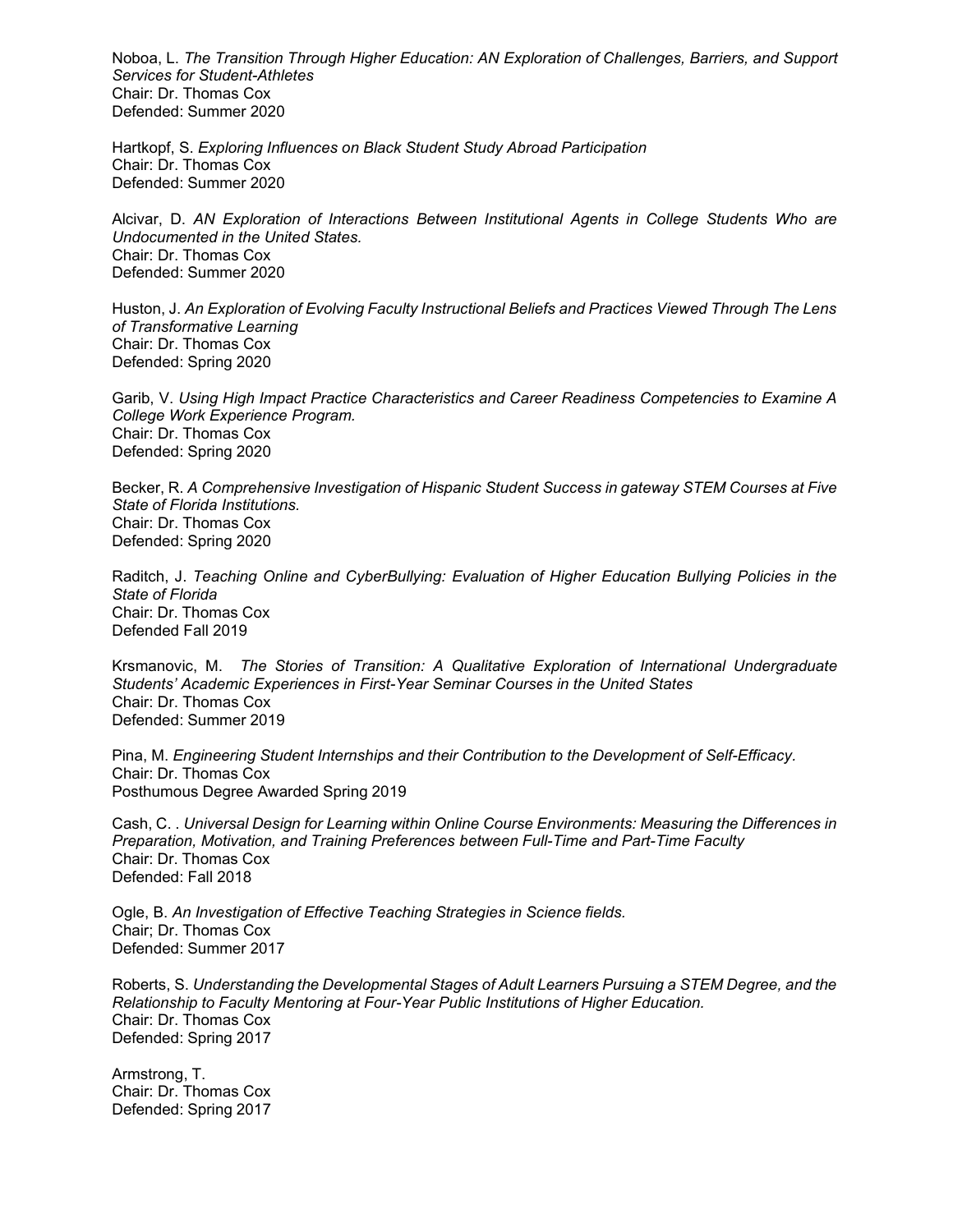Britt, J.. *An Exploration of Emerging Modalities of Developmental Education in a Florida State College.* Chair: Dr. Thomas Cox Defended: Fall 2016

Adcock. J. *Attrition and Retention of Teachers in Public School Settings.* Chair: Dr. Thomas Cox Defended: Summer 2016

Wyenberg, C. *Return on Investment of Marketing Strategies for Undergraduate Admissions.* Chair: Dr. Thomas Cox Defended: Summer 2016

Husko, N. *Public School Strategies for Teacher Retention.* Chair: Dr. Thomas Cox Defended: Summer 2016

Ayoub, Y. *Information Literacy and International Student Success in Large Institutions.* Chair: Dr. Thomas Cox Defended: Summer 2016

Murray, L. *Academic Motivations among Foster Care Alumni who Pursue Academic degrees at Four-Year Institutions.* Chair: Dr. Thomas Cox Defended: Fall 2015

Plante, J. *Inter- and Intra-institutional Comparisons of Carnegie Classifications of Student Engagement.* Chair: Dr. Thomas Cox Defended: Summer 2015

## **Teaching (Courses)**

#### **EDH 6047: Theories of College Student Development**

This course is a general overview of the cognitive theories of college student development. Emphasis is placed on utilizing theory to understand and describe student learning, human behavior and development over the life span as it relates to student affairs/services. The course includes cognitive, moral and learning theories. Identity development within the theories will be a focus for this course.

#### **EDH 6053: The Community College in America**

This course is a study of the history, philosophy, mission and goals of the community college. It examines the functions, policies and practices that are shaped to meet local needs*. (Graduate) Fall 2012, Spring 2013, Summer, 2013, Fall 2013, Summer 2014 & Fall 2014*

#### **EDH 6081: Contemporary Problems in the Community College**

This course is an analysis of the current issues facing community college and the possible issues of the future. *(Graduate)*

*Spring 2013, Summer 2013, Spring 2014 & Summer 2014*

#### **EDH 6204: Community College Organization, Administration, and Supervision**

This course is an analysis of the organizational structure and administrative functions of the community college as they relate to instruction and curriculum. *(Graduate) Spring 2014*

#### **EDH 6305: Teaching and Learning in the Community College**

The course has as a focus teaching effectiveness in the community college. The course examines all aspects of the teaching/learning environment from student learning styles, syllabus creation, and classroom management. *(Graduate)*

*Spring 2013, Spring 2014 & Fall 2014*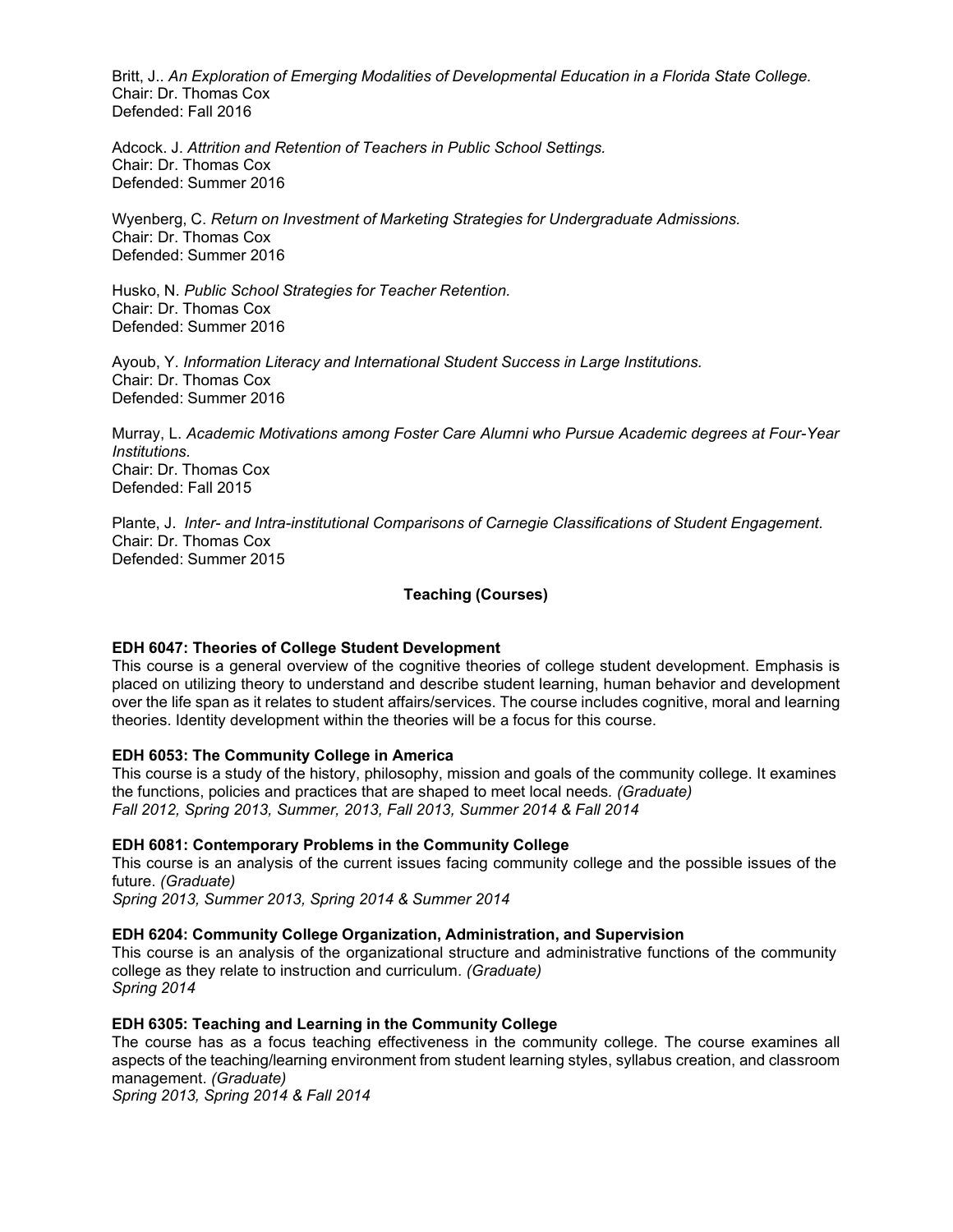## **EDH 6215: Community College Curriculum**

This course is an examination of the background, development, function and goals of the curriculum in the community college. *(Graduate)*

*Fall 2012, Fall 2013 & Fall 2014*

## **EDH 6046: Diversity in Higher Education**

This course analysis the issues of diversity that extend beyond individual relationships into the institution of higher education. The course examines the history of the college admission system, the growth of meritocracy, and the obsession with race/ethnicity while ignoring other aspects of diversity. *(Graduate) Spring 2013*

## **University of Houston-Victoria School of Education**

## **AHED 6331: Program Planning and Development in AHED**

This course presents an overview of designing, presenting, and evaluating programs in adult and higher education. *(Graduate)*

## **AHED 6332: Adult Development**

This course combines lectures, resources and communicative power of the internet to create a learning community where students and instructor explore interact to explore, articulate, and learn about the developing adult at three stages: early adulthood, middle adulthood and late adulthood. *(Graduate)*

## **AHED 6333: The Adult Learner**

This course will include but is not limited to material about learning theories in Adult Education, models, and principles and their application to the instructional process with adults. *(Graduate)*

## **AHED 6334: Foundations of Adult Education**

This is an overview course designed to give participants an understanding of the field of practice in adult education. *(Graduate)*

#### **AHED 6336: Continuing Professional Education**

This course will provide a description, explanation and critique of the goals, processes, outcomes, and issues related to the continuing education of professionals. An exploration of the design, development and administration of these programs and activities for various professions will be undertaken. *(Graduate)*

#### **AHED 6338: Research in Adult and Higher Education**

This course is designed to provide students with an understanding of the research process and the ethical context within which research is conducted and provides basic skills needed to conduct and interpret qualitative and quantitative research on topics relevant to adult and higher education. *(Graduate)*

### **AHED 6346: Introduction to Student Services**

This is a comprehensive study of critical issues and trends in higher education student services as reflected in current research. *(Graduate)*

#### **AHED 6353: Ed. Leadership in Organizations**

This course will investigate issues or leadership roles in organizational performance, and how theoretical conceptions of leadership have changed over time. Through readings and research, the course will examine the nature of effective leadership and how it is evaluated. *(Graduate)*

#### **AHED 6354: Higher Education Finance**

This course is designed to provide a working knowledge of the economic, finance, and policy context of the U.S. higher education system. It is also intended to introduce prospective college and university administrators to issues and practices related to higher education budgeting. *(Graduate)*

## **AHED 6356: IT Trends and Issues in AHED**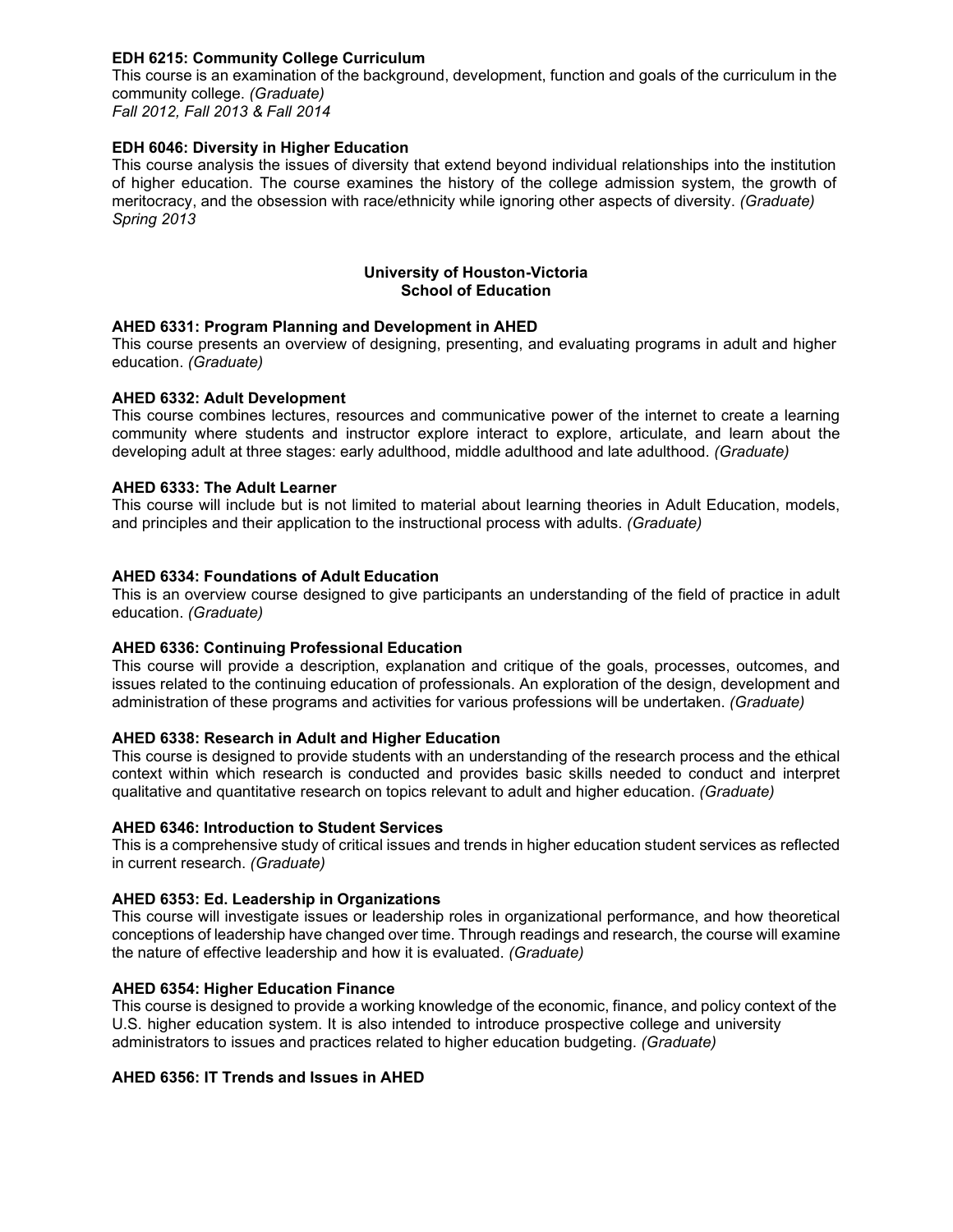This course will address the imperative that modern education administrators be skilled in assessing IT's role in managing operations, products, and services for students, faculty and staff by examining the current issues and trends in the field. *(Graduate)*

### **University of Memphis University College**

#### **UNIV 7000: Foundations of Liberal Studies**

This course is an analytical introduction to graduate liberal studies and its theoretical framework. Readings in and concerning the humanities, social sciences, and natural science will be examined. *(Graduate) Every semester Spring 2007to Spring 2009*

#### **UNIV 7100: Research in Interdisciplinary Studies**

Methods of inquiry and research appropriate to graduate interdisciplinary studies*. (Graduate) Every semester Spring 2007to Spring 2009*

#### **UNIV 7200: Liberal Studies Seminar**

This course is an interdisciplinary examination of a major issue, historical period, or theme. Topic may vary. *(Graduate)*

*Every semester Spring 2007to Spring 2009*

#### **UNIV 7996 Special Project**

Supervised research based upon knowledge and skills learned in the MALS program. Student may engage in a creative or performance component as well as empirical research. An oral defense is required. *(Graduate)*

*Summer 2007, Summer 2008, & Summer 2009*

#### **UNIV 4527 The Developing Adult**

This course is an exploration of the three areas of adulthood: early, middle and late and the life changes that occur including emotional and physical. *(Undergraduate) Summer 2007, Summer 2008, & Summer 2009*

#### **UNIV 4995 Senior Project**

Academic research or other creative activity resulting in tangible project to demonstrate synthesis of student's Coordinated Study. *(Undergraduate)*

*Summer 2007, Summer 2008, & Summer 2009*

# **Teaching Enhancement Activities**

#### **2014 Writing Across the Curriculum (WAC) Fellow**

*University of Central Florida*

The WAC Fellows program is a collaboration between the WAC Program and teams of faculty in different disciplines. The goal of this collaboration is the development of discipline-specific writing-related studentlearning outcomes and assignments to support those outcomes. Participants also receive books on the teaching of writing in the disciplines.

Fellows work in teams of disciplinary faculty whereby they develop sets of writing-related learning outcomes that are appropriate for their disciplines and the courses they teach. Fellows also create sets of instructional materials, such as assignments, assessment instruments, and exercises, to support the achievement of those writing-related learning outcome by students (Sept-Dec 2014).

#### **2013 Winter Faculty Development Conference, FCTL (Faculty Center for Teaching and Learning)** *University of Central Florida*

I studied and presented teaching as a vehicle for modelling leadership styles in higher education classrooms. How teachers can broaden their influence from only course content transfer to personal leadership skills development by modelling various leadership styles.

#### **2013 Summer Faculty Development Conference, FCTL**

*University of Central Florida*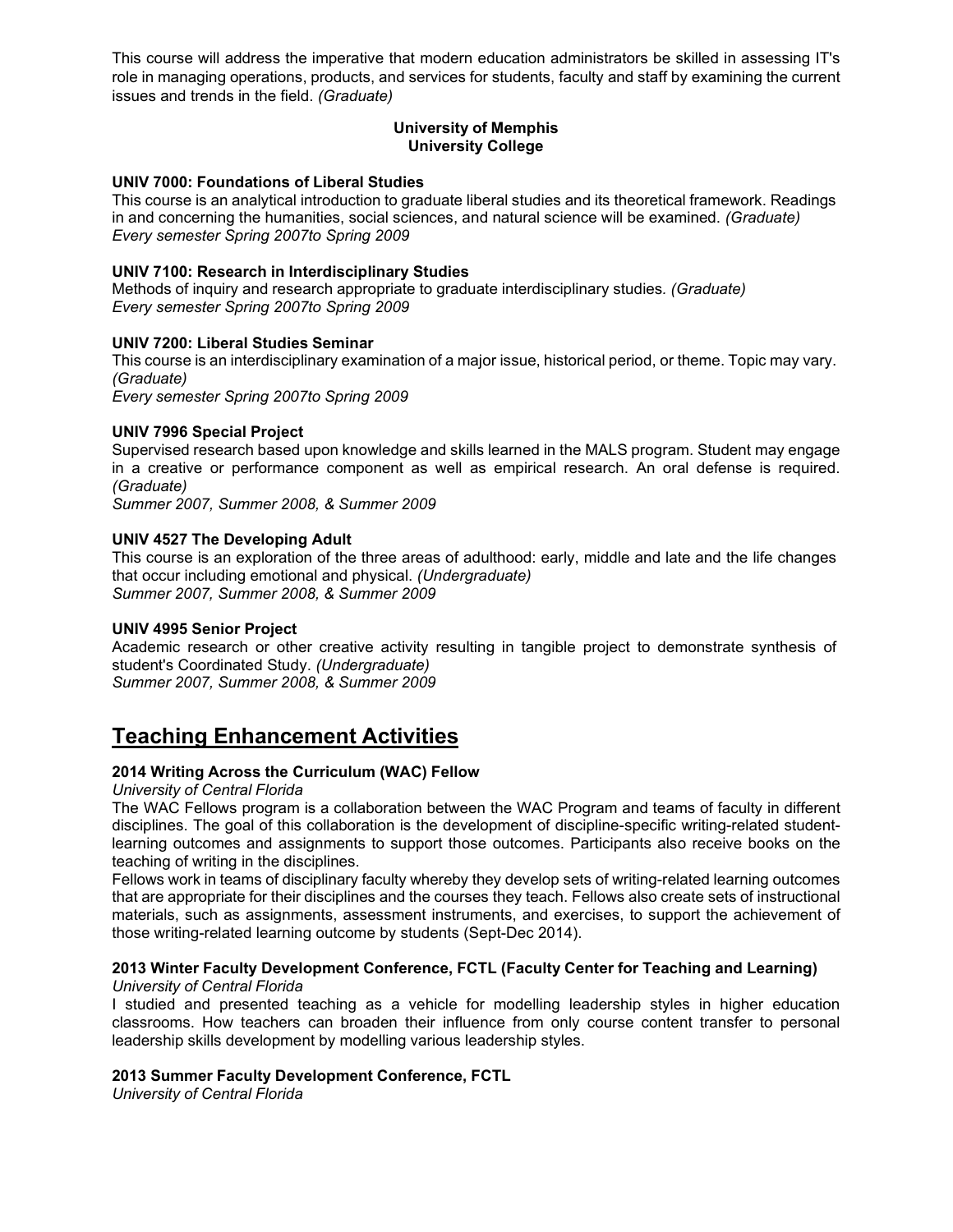This session examined the importance of faculty development in the SLS (first year experience) course and the creation of a training/faculty development model for practical use in the implementation of UCF's SLS course.

## **2013 Spring Faculty Learning Community, FCTL**

#### *University of Central Florida*

I studied and presented teaching and collaboration with a reflection and learning group in order to think about our teaching and how collaboration can improve and inform our teaching.

## **2012 Fall Winter Faculty Development Conference, FCTL**

#### *University of Central Florida*

I studied and presented about revisiting andragogy as an alternative to pedagogy in the classroom. The difference in characteristics of adult learners and children will be examined. Is this still a relevant question? Faculty must decide if they are to teach from an andragogical paradigm or a pedagogical one- or a combination of the two.

#### **IDL 6543 Online Course Development Certification**

#### *University of Central Florida*

IDL6543 is an award-winning, non-credit course for faculty provided by UCF's Center for Distributed Learning (CDL). IDL6543 models how to teach online using a combination of seminars, labs, consultations, and web-based instruction and is delivered in an M mode. The time commitment for this course is not inconsequential, in that it will require a minimum of 80 clock hours. The purpose of this faculty development course is to help faculty succeed as they develop and deliver a fully online ("W") or mixed mode ("M") courses. I redeveloped the course EDH 6053 The American Community College.

#### **ADL5000 Advanced Distributed Learning for Technology-Mediated Course Delivery Certification** *University of Central Florida*

ADL5000 is a non-credit, online course for faculty who want to teach an existing online course. The purpose of ADL5000 is to help familiarize faculty with the design elements of the course/s they are inheriting and succeed in the delivery of the course/s! ADL5000 addresses many (but certainly not all) of the important pedagogical, logistical, and technological issues involved in delivering effective online courses. The time commitment for ADL5000 is approximately 35 clock hours.

#### **2009 Mississippi Virtual Community College - Teaching Effectively Online Course Certificate** *Itawamba Community College*

This 2-week course addressed the important functions of teaching in Blackboard as well as the best practices in engaging students in discussion and overall course interaction. The important topics were timely student feedback, clear and orderly course organization, and the use of technology to enhance learning.

# **Service**

## **University of Central Florida**

#### **University Level**

- Faculty Senate Representative from ELHE/CCIE 2019-2020
- QEP Development Committee (May 2014 to 15)
- Presentation Judge for 1lth Annual Graduate Research Forum (April 2014)
- Faculty Senate 2014-2016
- Faculty Senate Budget and Administrative Committee 2014-2016
- **Presentation Judge for 11<sup>th</sup> Annual Graduate Research Forum** *(April 2014)*
- Graduate Program Review and Awards Committee a curricular council of the Faculty Senate (*2013-2016*)
- Presentation Judge for 10<sup>th</sup> Annual Graduate Research Forum (April 2013)
- Faculty Consultant Dual Contract Developed curriculum including choosing textbook, writing syllabus, course schedule, and lessons and materials for teaching for the newly restructured Student Life Skills course, SLS 1501. I also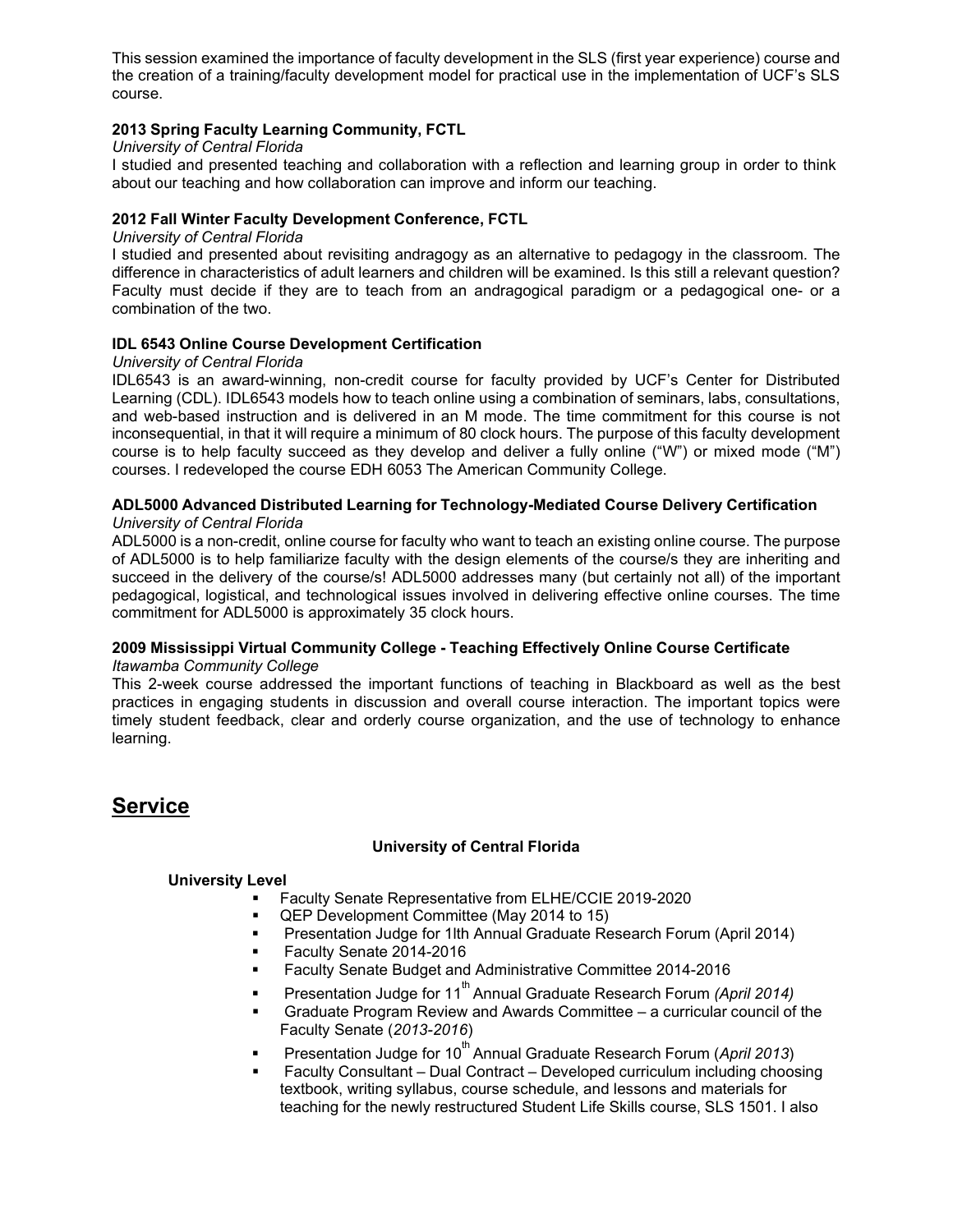developed and conduct the training program for all faculty who teach the course. This dual appointment was through the Office of Student Development and Enrollment Services-SDES. (*June –July 2013*)

Graduate Faculty, College of Graduate Studies (*2012-Present*)

## **College Level**

- TIP (Teaching Incentive Program) Selection Criteria and Procedures Committee *(2103-2014)*
- TIP Selection Criteria and Procedures Committee (*2012-2013)*

## **Department Level**

- Academic Program Review Data collection and analysis and program selfstudy reports for the Ed.D. and Ph.D. programs in Higher Education 2020-2021.
- .
	- Academic Program Coordinator Higher Education Programs -Summer 2019- Present
- Institutional Effectiveness Administrator Ed.D., Ph.D., and MA in College Teaching and Leadership, and 4 graduate certificates 2018, 2019, 2020
- Search Committee, HEPS Assoc./Full Professor (September-January 2014)
- Search Committee, Department Chair Search (CFCS) *(March 2014)*
- Child, Family and Community Sciences (CFCS) Faculty (*2012 – Present*)
- 2012-2013, 2013-2014, 2014-2015 Institutional Effectiveness plan, data collection and results report
- Annual Evaluation Examination and Recommendation Committee (*2013-2014*)
- Fall 2013 Community College Education Program Review Report
- 2012-2013 Institutional Effectiveness plan, data collection and results report
- Program Coordinator, M.A. in Community College Education (*2012-Present*)
- Instructor and Lecturer Promotion Committee *CFCS* (*April 2013 – Present)*
- Selection Committee, CFCS Associate Chair Position (*April 2103*)
- CFCS Best Practices in Teaching Committee (*2012-Present*)

#### **University of Houston – Victoria**

| <b>University Level</b> |                                                                                                                                                                                                                              |
|-------------------------|------------------------------------------------------------------------------------------------------------------------------------------------------------------------------------------------------------------------------|
|                         | SACS QEP Development Committee (2011-2012)<br>UHV Institutional Effectiveness Steering Committee (2011-2012)<br>UHV Freshman Scholarship Committee (2010-2012)<br>Student Government Association Faculty Advisor (2009-2012) |
|                         | Student Conduct Review Board (2011-2012)                                                                                                                                                                                     |
|                         | • First Year Experience Steering Committee and Instructor (2010-2012)                                                                                                                                                        |
|                         | • UHV Food Service Advisory Committee (2010-2012)                                                                                                                                                                            |
|                         | UHV Faculty Senate (2009-2010)                                                                                                                                                                                               |
| College Level           | Equity Canata vating mamber for the College of Education and Human                                                                                                                                                           |

- Faculty Senate voting member for the College of Education and Human Performance (2009-2010)
- Founding Program Director, M.A. in Adult and Higher Education (2009-2012)
- Faculty Advisory Committee on Technology (*2010*)

#### **Department Level**

 Department of Leadership- Adult an higher Education- faculty member (*2009- 2012*)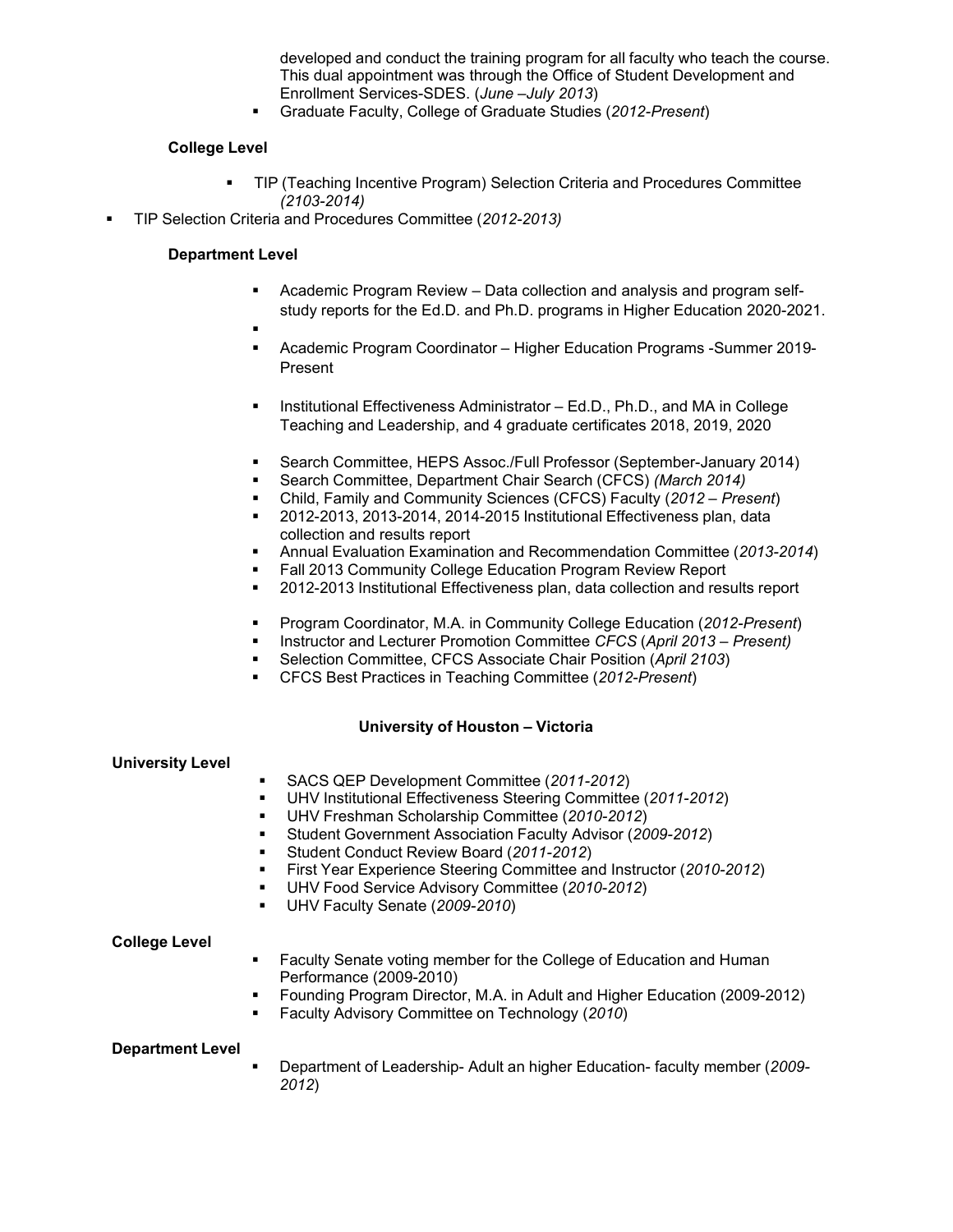- Educational Leadership and Administration Program, search committee for Assistant/Associate Professor, tenure track faculty member (*2011*)
- Adult and Higher Education Program Coordinator (*2009-2012*)

## **University of Memphis**

### **University Level**

- **Faculty Senate (2008-2009)**<br>Chair of Academic Policies C
- Chair of Academic Policies Committee (2008-2009)
- Marcus Orr Higher Education Lecture Series committee, (*2008-2009*)
- aculty and Staff Annual Campaign Steering Committee for the Annual Fund Raiser of the University (*2005-2009*)

#### **College Level**

- Master of Arts in Liberal Studies/Master of Arts in Professional Studies admission committee (*2006-2009*)
- College of Education Curriculum Committee for program changes and new requirements. (*2005*)
- Higher and Adult Education Ed.D. program search committee for assistant professor, tenure track (*2004*)
- University College Alumni Association, Treasurer (*2004-2007*)

## **Department Level**

- Instructor, Master of Arts in Liberal Studies program *(2006-2009)*
- Advising M.A.L.S. students, teaching program courses and chairing as well as serving on graduate capstone projects.

# **Consultation Services**

University of Tennessee College of Allied Health Sciences - Instructional Needs Assessment for Online Teaching- Presentation of Findings and Recommendations to faculty support and improvement. January 2008

University of Tennessee College of Allied Health Sciences – Teaching and Learning in Distance Education – Faculty Support/Professional Development Consultant – May 1, 2008 to April 30, 2009

# **Professional Service**

President – American Association for Adult and Continuing Education. October 2020 to Present. Elected in a national election in June 2019.

President Elect- American Association for Adult and Continuing Education. Elected June 2019 in a national election. October 2019-2020.

Adult Higher Education Alliance (AHEA**) President** (2014-2015 and 2015-2016). **President-Elect** (2013- 2014). Annual Conference.

American Association of Adult and Continuing Education (AAACE) Commission on Professors of Adult Education Secretary/Treasurer (*2009-2011*)

American Association of Adult and Continuing Education (AAACE) Conference Planning and Proposal Review Committee (*2011*).

## **Community Service**

Board of Directors, National Coalition for Literacy. Elected 9/2020 in a national election for a three- year term.